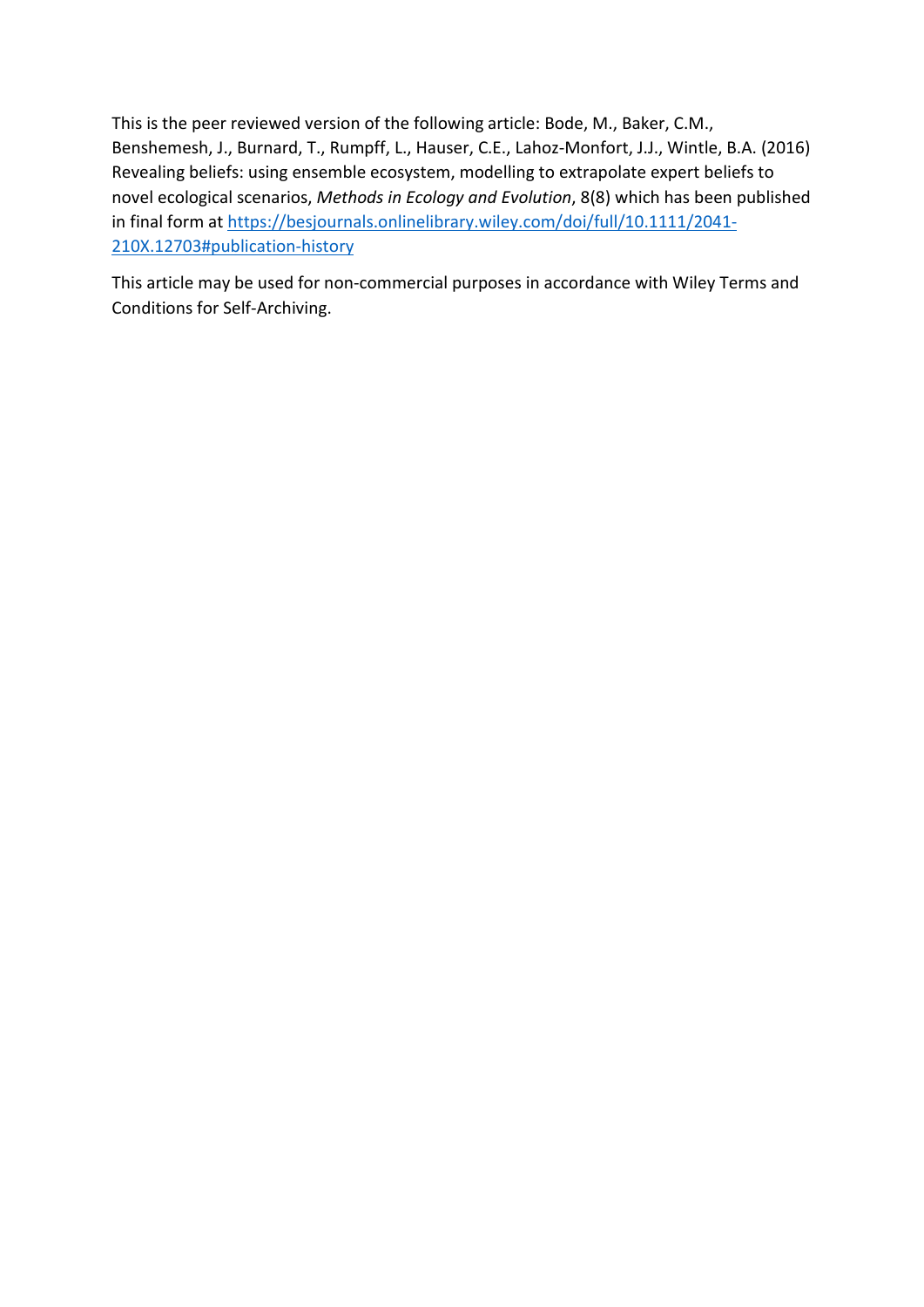| L |
|---|
|   |

 Revealing beliefs: using ensemble ecosystem modelling to extrapolate expert beliefs to novel ecological scenarios.

# **AUTHORS**

5 Michael Bode <sup>1\*</sup>, Chris Baker <sup>1</sup>, Joe Benshemesh <sup>2</sup>, Tim Burnard <sup>3</sup>, Libby Rumpff <sup>1</sup>, Cindy

6 Hauser <sup>1</sup>, José Lahoz-Monfort <sup>1</sup>, Brendan A. Wintle <sup>1</sup>

- 
- 1. School of Biosciences, University of Melbourne, Melbourne, Australia.
- 2. School of Life Sciences, LaTrobe University, Melbourne, Australia.
- 3. Birdlife Australia, 60 Leicester St Carlton, Melbourne, Australia.
- \* Corresponding author
- 12 Email: [mbode@unimelb.edu.au](mailto:mbode@unimelb.edu.au)

# Phone: +61 4 14 108 439

| 14 | <b>Manuscript length:</b> | 273 word abstract                                              |
|----|---------------------------|----------------------------------------------------------------|
| 15 |                           | 7,063 words (includes tables, captions, references)            |
| 16 |                           | 4 Figures; Supplementary materials.                            |
| 17 | <b>Running title:</b>     | Ensemble models of expert beliefs                              |
| 18 | Keywords:                 | Expert judgement; ensemble forecasting; qualitative modelling; |
| 19 |                           | uncertainty analysis; interaction networks.                    |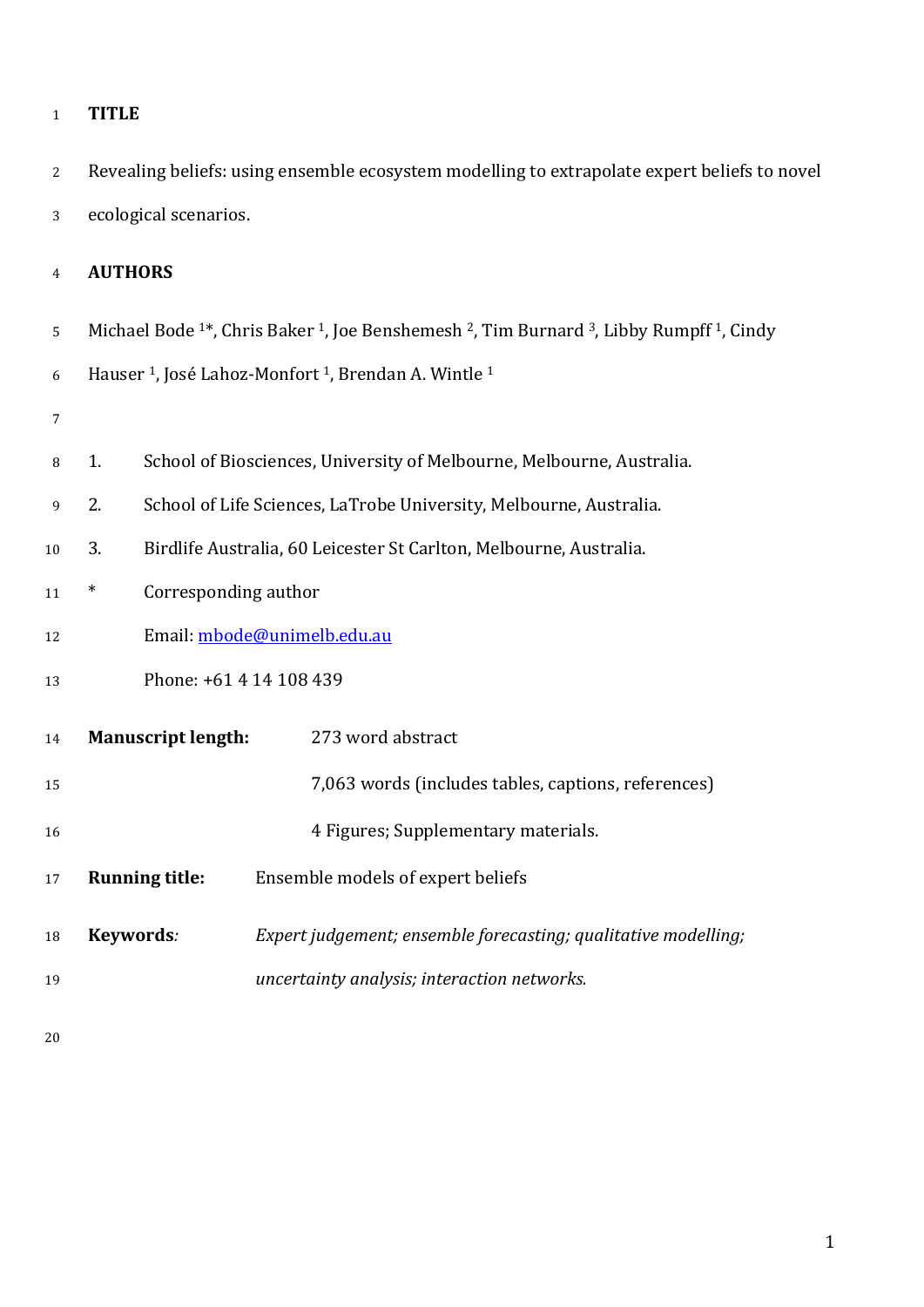#### **SUMMARY**

 1. Ecosystem-based management requires predictive models of ecosystem dynamics. There are typically insufficient empirical data available to parameterise these complex models, and so decision-makers commonly rely on beliefs elicited from experts. However, such expert beliefs are necessarily limited because (1) only a small proportion of ecosystem components and dynamics have been observed; (2) uncertainty about ecosystem dynamics can result in contradictory expert judgements; and; (3) elicitation time and resources are limited.

 2. We use an ensemble of dynamic ecosystem models to extrapolate a limited set of stated expert beliefs into a wider range of revealed beliefs about how the ecosystem will respond to perturbations and management. Importantly, the method captures the expert uncertainty and propagates it through to predictions. We demonstrate this process and its potential value by applying it to the conservation of the threatened malleefowl (*Leipoa ocellata*) in the Murray mallee ecosystems of southern Australia.

 3. In two workshops, we asked experts to construct a qualitative ecosystem interaction network and to describe their beliefs about how the ecosystem will respond to particular perturbations. We used this information to constrain an ensemble of  $10<sup>9</sup>$  community models, leaving a subset that could reproduce stated expert beliefs. We then interrogated this ensemble of models to reveal experts' implicit beliefs about management scenarios that were not a part of the initial elicitation exercises.

 4. Our method uses straightforward questions to efficiently elicit expert beliefs, and then applies a flexible modelling approach to reveal those experts' beliefs about the dynamics of the entire ecosystem. It allows rapid planning of ecosystem based management informed by expert judgement, and provides a basis for value-of-information analyses and adaptive management.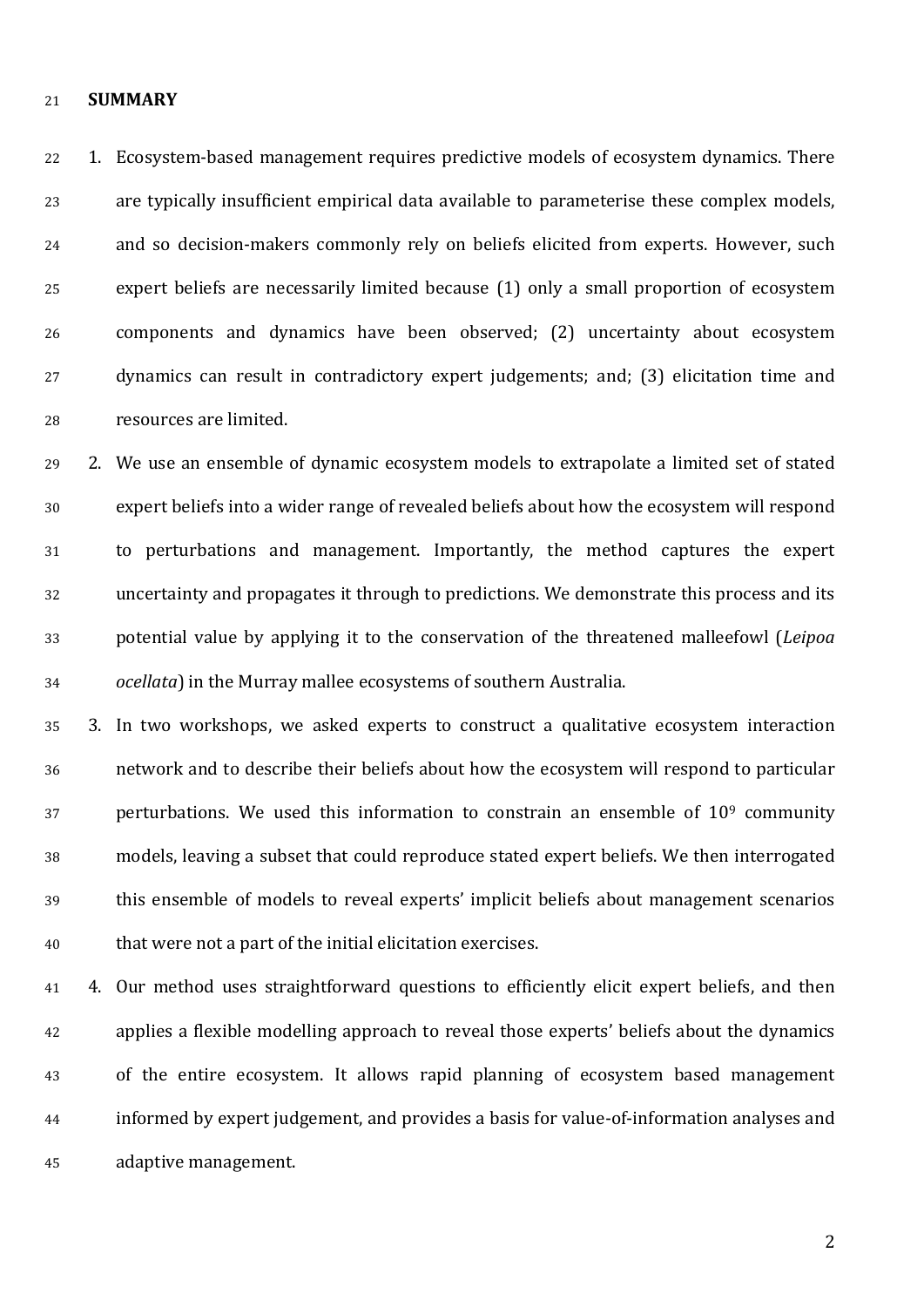#### **INTRODUCTION**

 Ecological management relies heavily on expert beliefs (Kuhnert *et al.* 2010; Burgman *et al.* 2011; Martin *et al.* 2012). Ecological systems are incredibly complex, with thousands of species interacting across space and time (Turchin 2003), and the time and resources available to study them are severely constrained. As a consequence, ecological communities and their dynamics are poorly understood (Lawton 1999; Kuhnert *et al.* 2010). Conservation managers nevertheless need to respond to multiple threats, often before experimental or observational evidence can be systematically collected. Expert beliefs allow managers to rapidly assess which management problems are most important, and which actions will best mitigate their effects (Kuhnert *et al.* 2010; Martin *et al.* 2012).

 Unfortunately, while expert beliefs can offer decision-makers timely information, they have two key limitations. First, expert beliefs are incomplete, in the sense that they do not systematically describe all the components and dynamics of an ecosystem. Experts have generally only observed a small subset of possible dynamics and by definition cannot have observed novel circumstances (e.g., responses to untested management interventions). Second, expert beliefs are always uncertain. While structured elicitation methods can reduce the magnitude of uncertainty, uncertain beliefs about system dynamics are inevitable (Kuhnert *et al.* 2010; Martin *et al.* 2012; Wintle *et al.* 2013). We stress that these factors are not exclusive to elicited expert beliefs, but they do limit the utility of expert opinion for conservation decision-making. Furthermore, because elicitation is time-consuming and expert experience is limited, the solution is not simply to elicit more information (Kuhnert *et al.* 2010).

 Expert beliefs are particularly limited when managing whole ecosystems. Conservation is increasingly moving from a single-species focus to the management of whole ecosystems (Garrett 1992; Grumbine 1994). This reflects a more expansive definition of conservation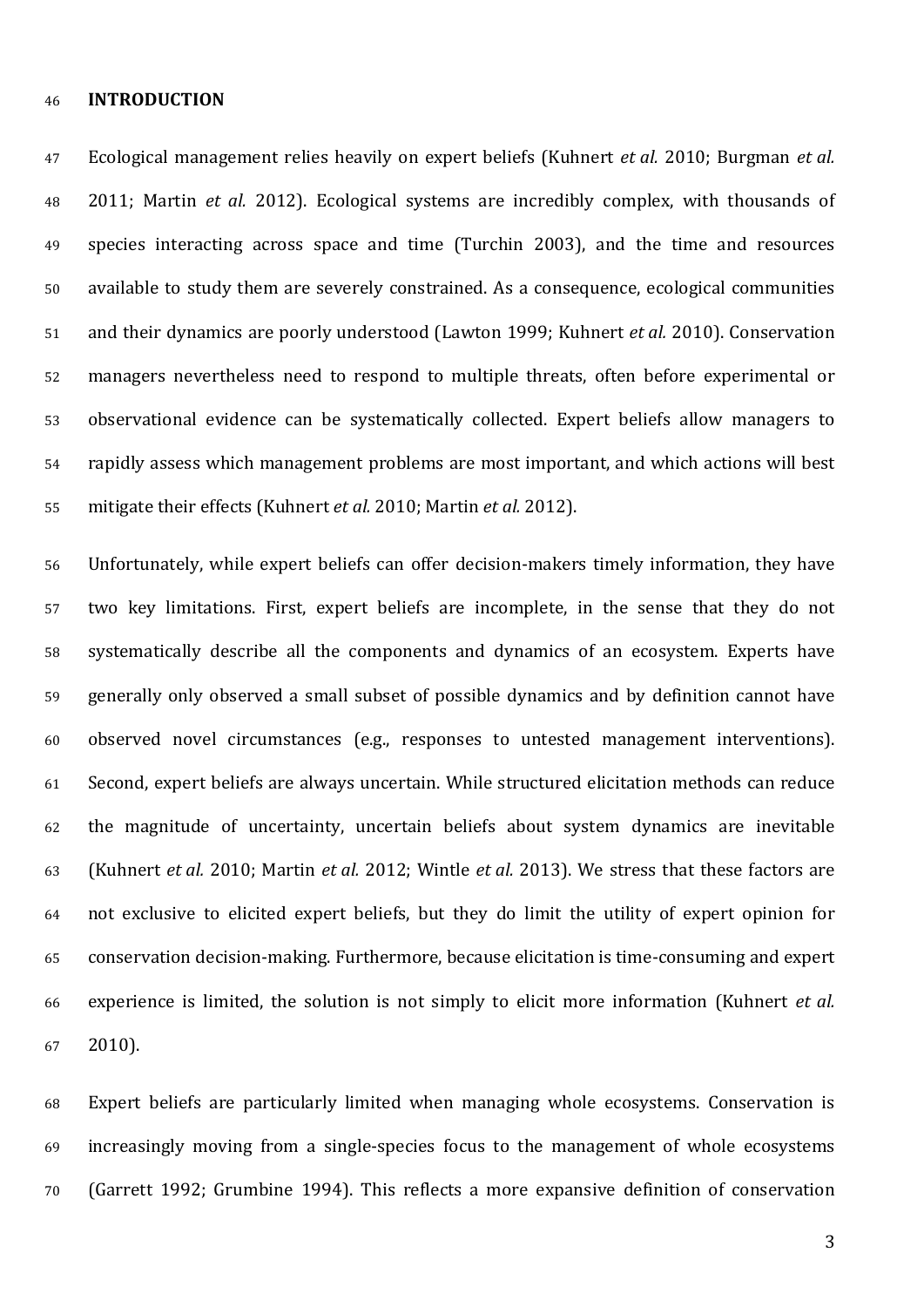value that includes a greater range of biodiversity (Margules & Pressey 2000), the increasingly appreciated economic value of ecosystem processes and functions (Armsworth & Roughgarden 2001), and an awareness of how complex and indirect ecosystem interactions can determine the consequences of conservation actions (Raymond *et al.* 2010). As the components of an ecosystem being considered (its biotic and abiotic factors) increase in number, the number of ecosystem interactions and processes that need to be understood increase nonlinearly. We therefore need a method that can rapidly predict a wide range of ecosystem dynamics on the basis of uncertain and incomplete expert beliefs. This is the primary goal of this paper.

 At the centre of this method will be an ecosystem model. Most ecosystems can be readily described by a network of interactions among ecosystem elements (Pimm *et al.* 1991). These qualitative models describe direct relationships between important ecosystem components (species, or environmental & anthropogenic drivers) using cause-and-effect connections, but without specifying the magnitude or functional form of the relationship (Levins 1974). A single *qualitative* network can therefore be represented by a very large set of *quantitative* community models. Rather than choose any particular model in this set (e.g., the best-fit to known data), we represent the interaction network by a very large ensemble of models. Most importantly, we ensure that each model in this ensemble can recreate any stated beliefs that we have been able to elicit from experts. The resulting model ensemble can be used to make predictions about any aspect of ecosystem dynamics, in response to any modelled perturbation or management action.

 We describe and demonstrate this approach for the management of the malleefowl *Leipoa ocellata* (Gould 1840), a threatened bird species from Australia's semi-arid and arid zones that has experienced a substantial decline over the last two decades, but for uncertain reasons (Benshemesh 2007; Benshemesh *et al.* 2007). We undertook two workshops to elicit *stated*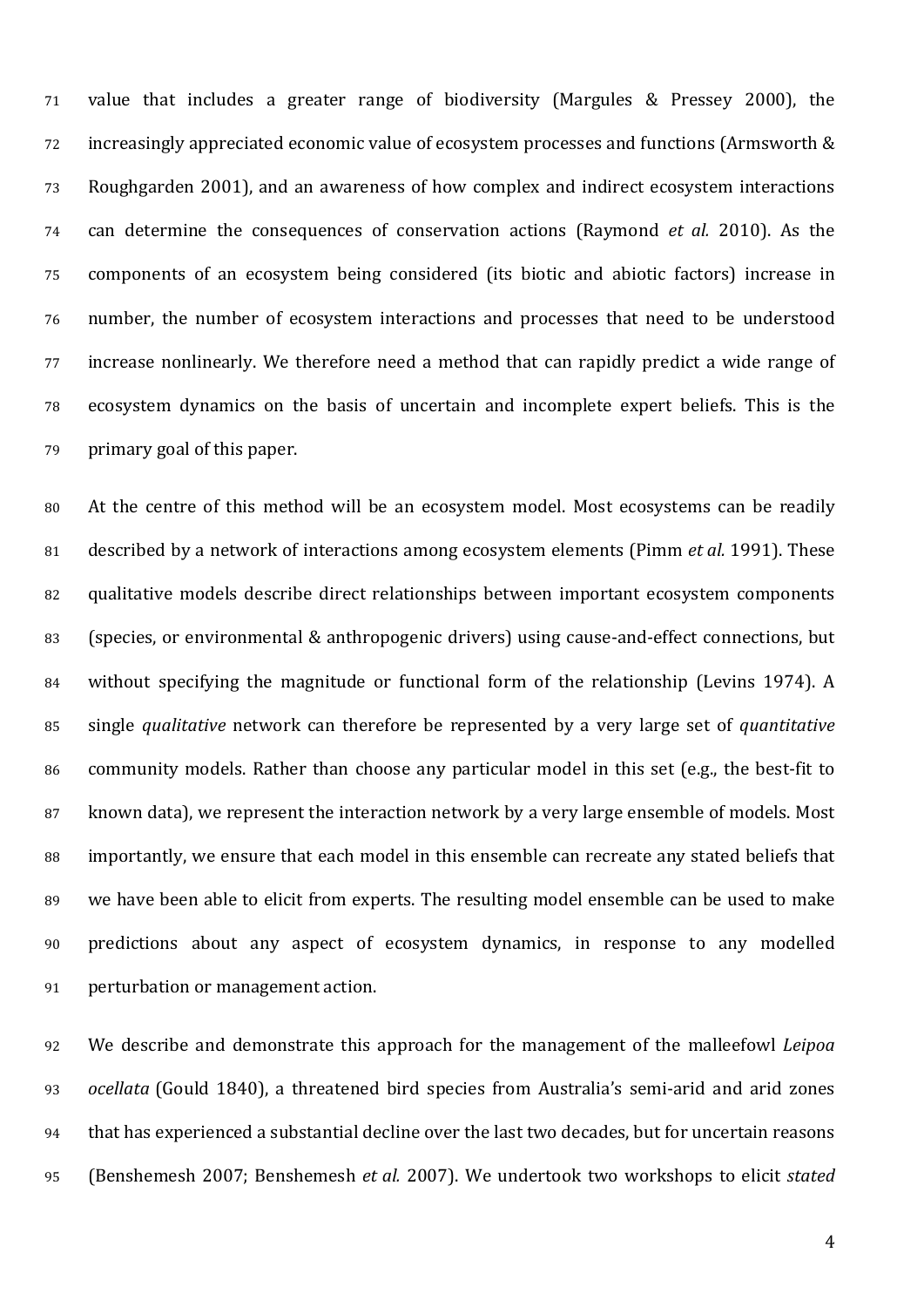expert beliefs about the structure and dynamics of mallee ecosystems from a suite of relevant experts. Our method translates these limited and uncertain stated beliefs into a large ensemble of predictive, quantitative ecosystem models. This model ensemble can then be manipulated to answer new questions. The results of these simulations reveal expert beliefs about ecosystem dynamics that are not explicitly stated during the elicitation process. These *revealed* expert beliefs (embodied in the predictions of the model ensemble) can be used to inform management decisions, and guide future research.

## **MATERIALS AND METHODS**

### **Expert workshops**

 Participants at two workshops were chosen to represent a cross-section of expertise on mallee ecosystems, including managers from nongovernmental conservation organisations; government; university researchers; ecological consultants; and conservation volunteers. Remnant mallee is broadly distributed across southern Australia, from New South Wales to Western Australia, but we focused our analyses on the Murray mallee ecosystem (MDD02 IBRA subregion) that contains high densities of malleefowl in well-studied populations (Benshemesh 2007). As with any ecosystem, there are a number of competing hypotheses about the drivers of malleefowl decline, which have been variously ascribed to the effects of invasive mammalian predation, herbivore competition, habitat degradation, altered fire regimes and climate change (Benshemesh *et al.* 2007; Bode & Brennan 2011; Garnett 2012; Walsh *et al.* 2012). We sought to include participants who represented a range of perspectives on the relative priority of these threats.

 The first workshop constructed qualitative ecosystem interaction models. A set of important "ecosystem components" (species, or environmental drivers such as fire and rainfall), were joined by cause-and-effect connections. Connections were drawn if a change in one component was expected to directly cause a change in another component, with the sign of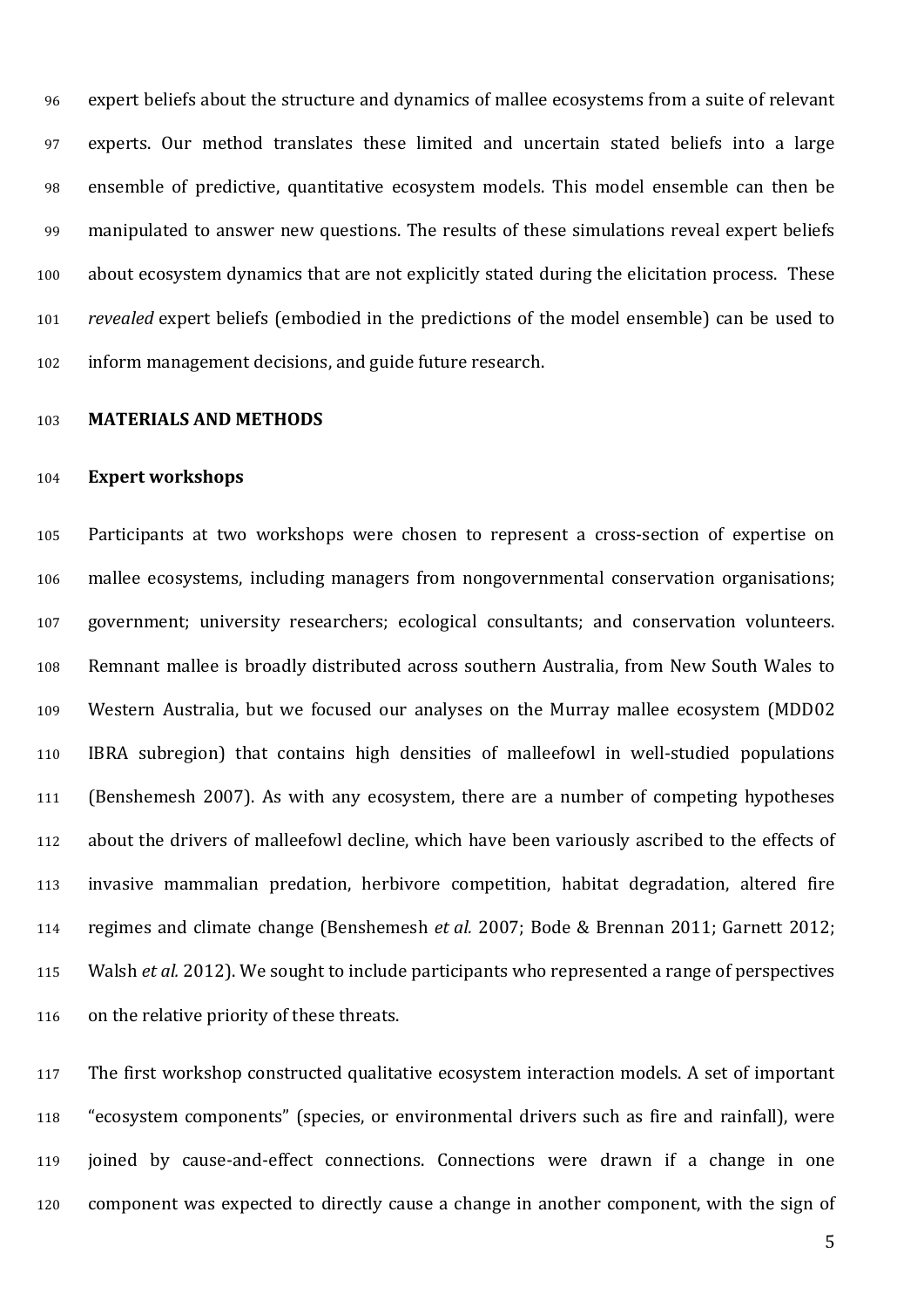the relationship indicating whether the change in the recipient component will be negative or positive. Only direct interactions were included in the model. For example, if rabbit populations have a positive effect on dingoes through predation, but a potentially negative effect through damage to vegetated habitat, we only included the direct positive interaction, and allowed the model to incorporate the negative effect via links from rabbits to vegetation, and from vegetation to dingoes (Baker *et al.* 2016a). We incorporated structural uncertainty by allowing the experts to define relationships that they believed existed, but were of unknown sign (i.e., they could be either positive or negative), or that they were unsure existed but would be certain of the sign if they did (i.e., they could be zero or positive). A full description of the workshop and the results can be found in *Supplementary Information 1.*

 The second workshop elicited uncertain information from participants that could be used to constrain the predictions of the qualitative interaction network. In 14 different scenarios, an abiotic or anthropogenic driver from the qualitative model changed by a particular magnitude (e.g., rainfall decreased by 75% for one year), following approximately 10 years of relatively constant ecosystem conditions. We explained that this period of unchanging conditions was to ensure that any large prior perturbations (e.g., a recent fire) were no longer playing a large role in the ecosystem dynamics. Experts were asked to quantitatively describe how a different ecosystem component would respond over the next 5 years, a length of time considered long enough to reveal dynamics over the short- to medium-term. The participants submitted their answers by drawing "envelopes" on a timeseries graph that described their belief and uncertainty about the response (Figure 1). While participants were encouraged to draw envelopes for all scenarios, they were free to not answer questions they felt were beyond their experience or intuition. A full description can be found in *Supplementary Information 2*.

 When eliciting information from multiple experts, evidence shows that iterative rounds of anonymised feedback between experts (Kuhnert *et al.* 2010) improves the accuracy of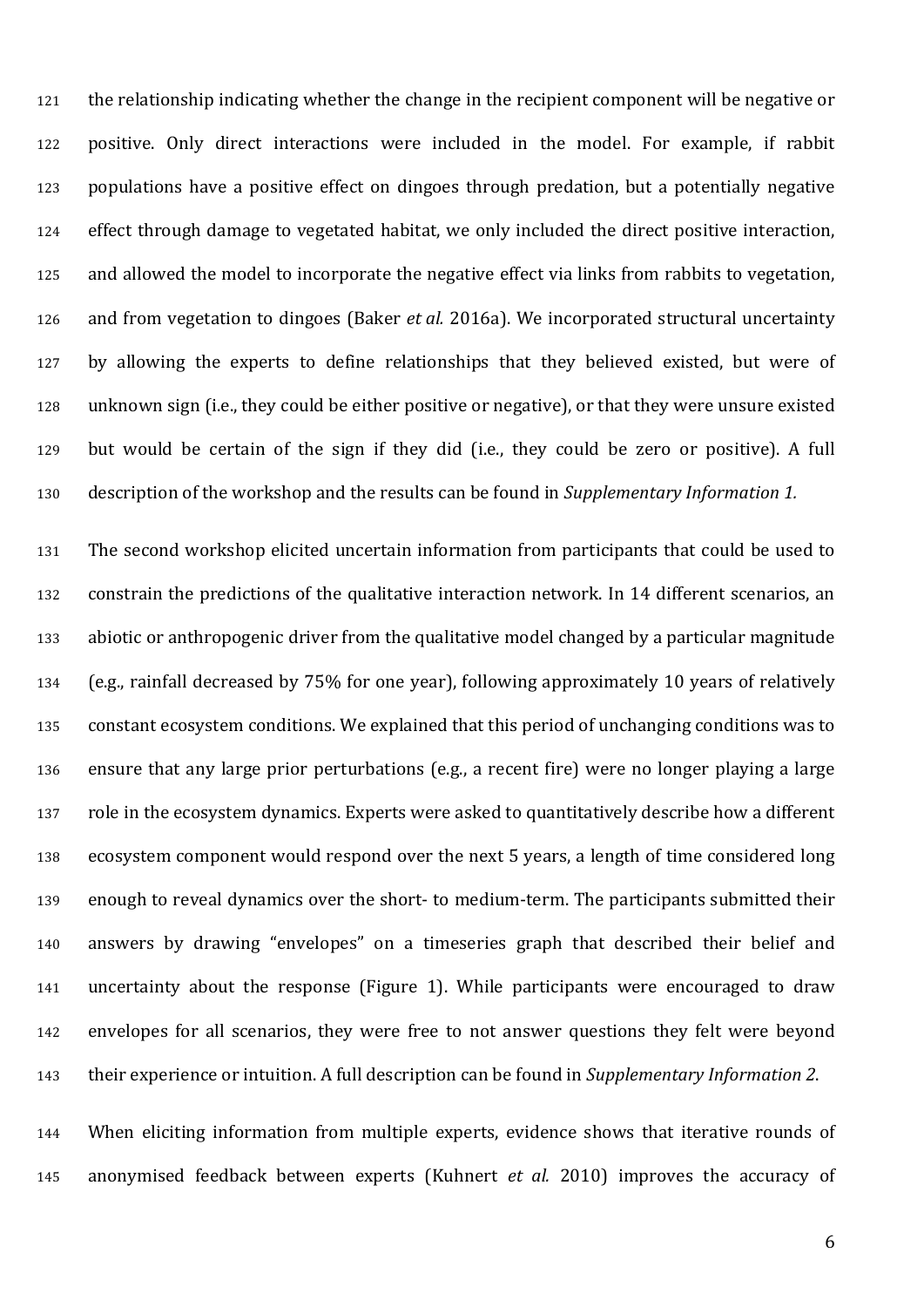estimates (Rowe & Wright 1999). We chose to elicit information from experts independently, in a single round. This allowed us to maximise the number of scenarios we could consider in one workshop, since we are primarily interested in the process of extrapolating from a range of stated beliefs, rather than eliciting the most accurate information.

## **Ensemble ecosystem modelling**

 When predicting the future dynamics of a complex, nonlinear system, it is better to base decisions on the ensemble predictions of a large number of plausible models, rather than rely on a single model, even if that single model offers the best fit to the available validation data (Leith 1974). Ensemble prediction is an essential component of modern meteorology and the associated assessment of environmental risks, with the IPCC's multi-model predictions of global climate representing the best-known application of the technique (Stocker 2014). A recent variant of the approach is ensemble ecosystem modelling (EEM; Dexter *et al.* 2012; Gårdmark *et al.* 2013; Bode *et al.* 2015; Hunter *et al.* 2015), which applies the approach to models of ecosystems. Following our two workshops we generated an ensemble of models whose structure matched the beliefs of the first expert workshop, and whose parameterisations were consistent with expert beliefs (see *Supplementary Figure S1* for a schematic overview of the process).

 For EEM, we define a large ensemble of models with a given qualitative structure (in our case, the interaction network identified in our first workshop). We use a system of Lotka-Volterra (LV) equations, where the amount of a component *i* in an ecosystem at time *t* (the abundance 166 or density of a species, the volume of rainfall, etc) is defined as  $N_i(t)$ . This amount changes according to the component's internal dynamics, and its interactions with other components:

$$
\frac{dN_i}{dt} = r_i N_i + \sum_{j=1}^{C} a_{ij} N_i N_j
$$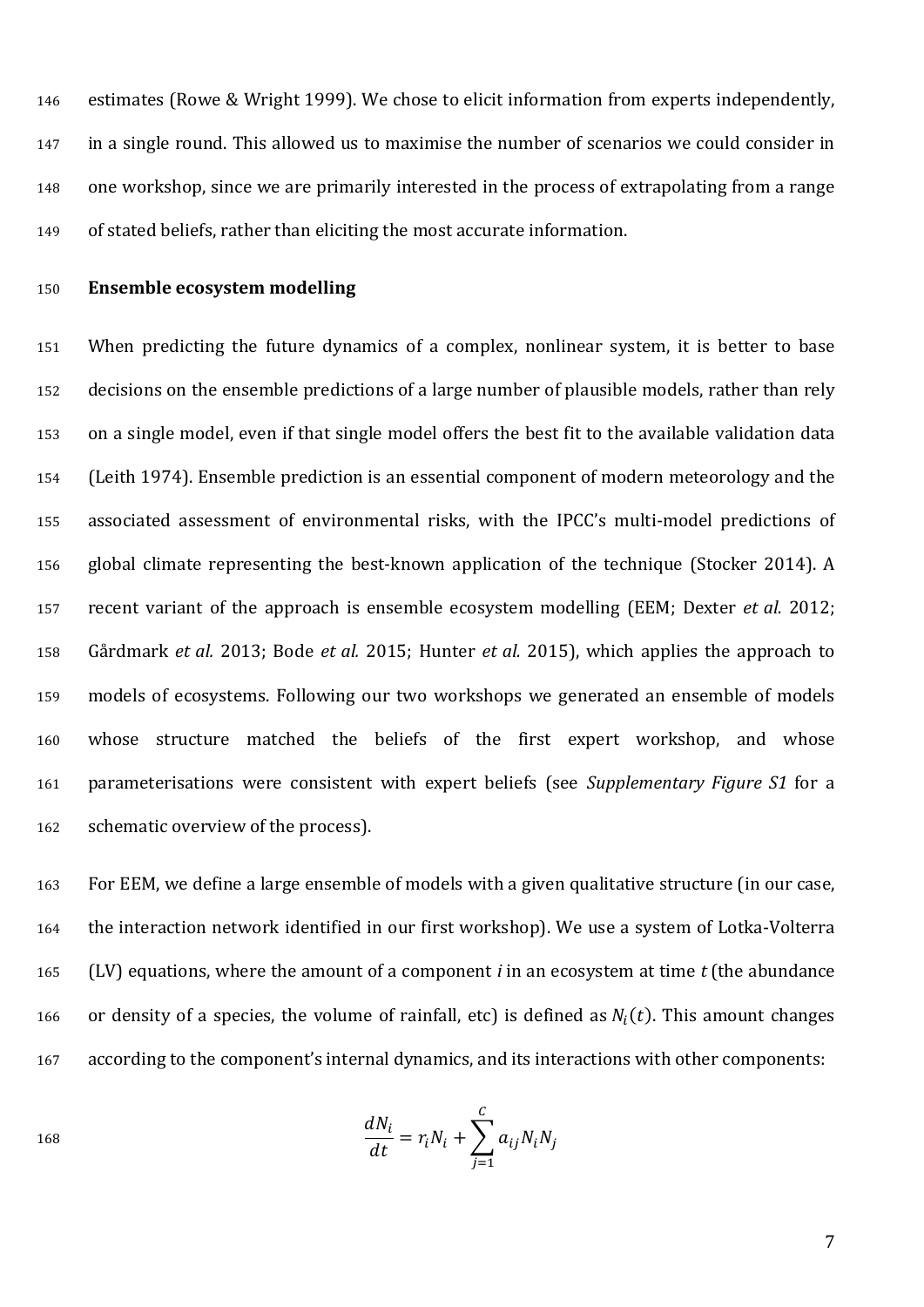170 where *C* is the number of components in the ecosystem,  $r_i$  is a component's intrinsic growth 171 rate, and  $a_{ij}$  are interaction coefficients describing the per-unit effect of component *j* on each 172 unit of component *i*. The interaction matrix **A** (Figure 2a) contains the elements  $a_{ij}$  which match the sign structure of elicited interaction networks (Figure 2b). LV models are designed to describe the dynamics and stability of foodwebs (Pimm *et al.* 1991; Turchin 2003) but can be extended to describe abiotic components. An environmental driver such as rainfall is not 176 affected by any other components of the ecosystem  $(\alpha_{ij} = 0 \text{ for } i \neq j)$ . Its intensity is therefore defined by its stable equilibrium value, determined by the ratio of  $r_i$  and  $\alpha_{ii}$ .

178 We construct an ensemble of 10<sup>9</sup> different models by choosing random values for growth rates and interaction terms. Growth rates are chosen at random from an inverse distribution 180 (i.e.,  $1/(r_i + 1) \sim U(0,1)$ ), allowing them to take any positive value. The magnitudes of the 181 interaction coefficients are chosen from unit uniform distributions  $(\alpha_{ij} \sim U(0,1))$ , with their signs assigned according to expert beliefs. Latin hypercube sampling can generate random numbers that efficiently sample this high-dimensional parameter space. Although the choice of bounded distributions for the interaction coefficients may seem limiting, any LV system can be rescaled to produce an ecosystem model with parameters within these bounds (*Supplementary Information 3*). In addition, simulations show that model predictions are robust to the distributions from which parameters are chosen (Baker *et al.* 2016b).

 We then use expert beliefs about ecosystem dynamics to constrain the model ensemble. First, we remove any models from the ensemble that are not "viable"; that is, where not all the species that were listed can persist at equilibrium. To assess viability, we calculate the equilibrium state of the ecosystem, and determine whether all species have positive abundances (Baker *et al.* 2016b). In altered ecosystems, it may not be certain whether species that are currently extant will be able coexist over the medium to long term, and in these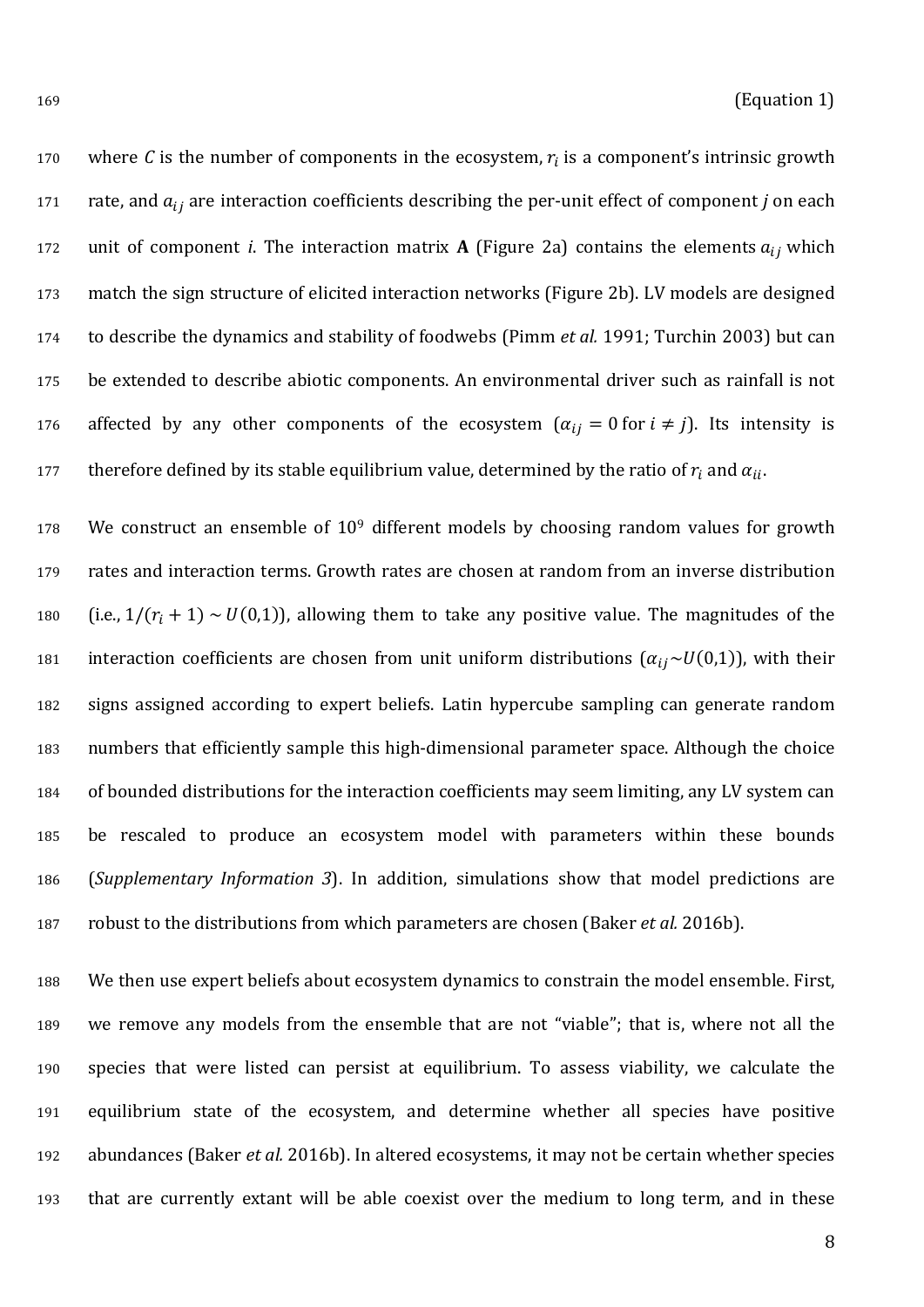circumstances the equilibrium coexistence condition will be inappropriate. For example, malleefowl have coexisted with foxes for approximately 190 years, but malleefowl have a 10% probability of becoming extinct in the next 100 years (according to IUCN Red List Criterion E for Vulnerable), with foxes listed as a key threatening process. They may therefore be on a long trajectory towards extinction, and unable to persist alongside foxes. In these latter cases, we could simulate the models for the finite length of observed coexistence (e.g., 190 years), rather than calculate equilibrium abundances. We would then remove any models where at least one species declines below a threshold (e.g., malleefowl fall below 0.1% of their initial abundance). Given that all species eventually become extinct, a finite coexistence time is probably a more realistic constraint on the model ensemble, although it is more computationally demanding.

 Next, we simulate the dynamics of each model in response to the perturbations (described in the second workshop), using the equilibrium as the initial condition. We compare the predicted changes in species' abundance to the uncertain envelopes drawn by the workshop participants, and penalise any models that disagree with the expert beliefs. We measure the "performance" of each model in the ensemble as shown graphically in Figure 1, by calculating the overlap between a model and the expert beliefs: for every time step the model falls within any expert envelope, its performance increases by a constant amount. Intersecting with an envelope for twice as long yields twice the benefit; intersecting two envelopes provides twice as much benefit as intersecting a single envelope. Under this measure of model performance, we include only the best 5% of models in the ensemble, an approach conceptually similar to Approximate Bayesian Computation (Beaumont 2010). Once the best performing models are identified, we calculate the proportional change in Shannon entropy associated with each model coefficient. This change measures the amount of information imparted to each uncertain coefficient by the set of envelope constraints (*Supplementary Figure S2*).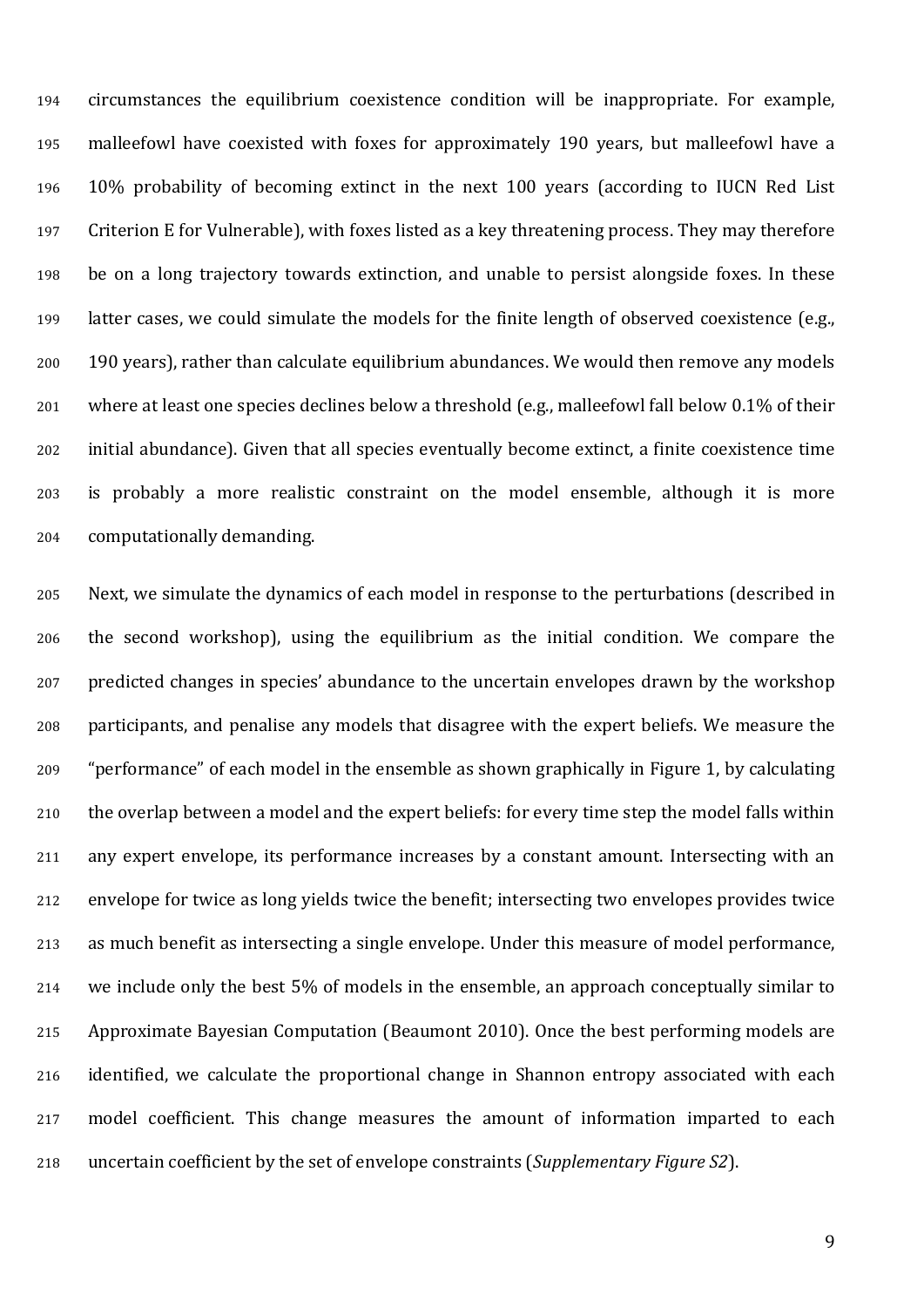#### **Analyses**

 The remaining ensemble of models encapsulates the experts' beliefs – revealed as well as stated – about the dynamics of the mallee ecosystem. We undertake two sets of analyses to illustrate the potential of EEM, and the flexibility of revealed expert opinion.

 Our first set of analyses illustrates how limited stated expert beliefs can be extrapolated to construct revealed expert beliefs. In our second workshop we asked questions about 14 different ecosystem perturbation scenarios (*Supplementary Information 2*). We used EEM to answer three additional perturbation questions about malleefowl populations that were purposely not explored in the workshop: (1) How will malleefowl abundance change in response to a 25% increase in dingo abundance over 5 years? (2) How will malleefowl abundance change in response to a 25% increase in the cat population over 5 years? (3) What will be the effect of additional annual migration of malleefowl into a population, equal to 10% of the equilibrium population, as a consequence of either natural dispersal, or a managed release from captive populations? EEM allows us to extrapolate experts' revealed beliefs regarding these three questions, by simulating the response of each model in the ensemble. We then extract and graph the range of malleefowl population responses, with the ecosystem simulated in weekly timesteps for a 5 year period. This time horizon matched the experts' stated beliefs, and is long enough to reflect the approximate timescale of malleefowl funding (e.g., the Malleefowl Management Committee funding lasted 7 years; the Australian Research Council Linkage grant that funded this work lasted 3 years). We repeat each simulation using both the unconstrained and constrained model ensemble (i.e., the set of models before and after we consider the envelopes), contrasting these simulations to illustrate the value of stated expert beliefs.

 Our second set of analyses illustrates how EEM can offer management support that is formal and ecosystem-based, but is also rapid and efficient. The malleefowl National Recovery Plan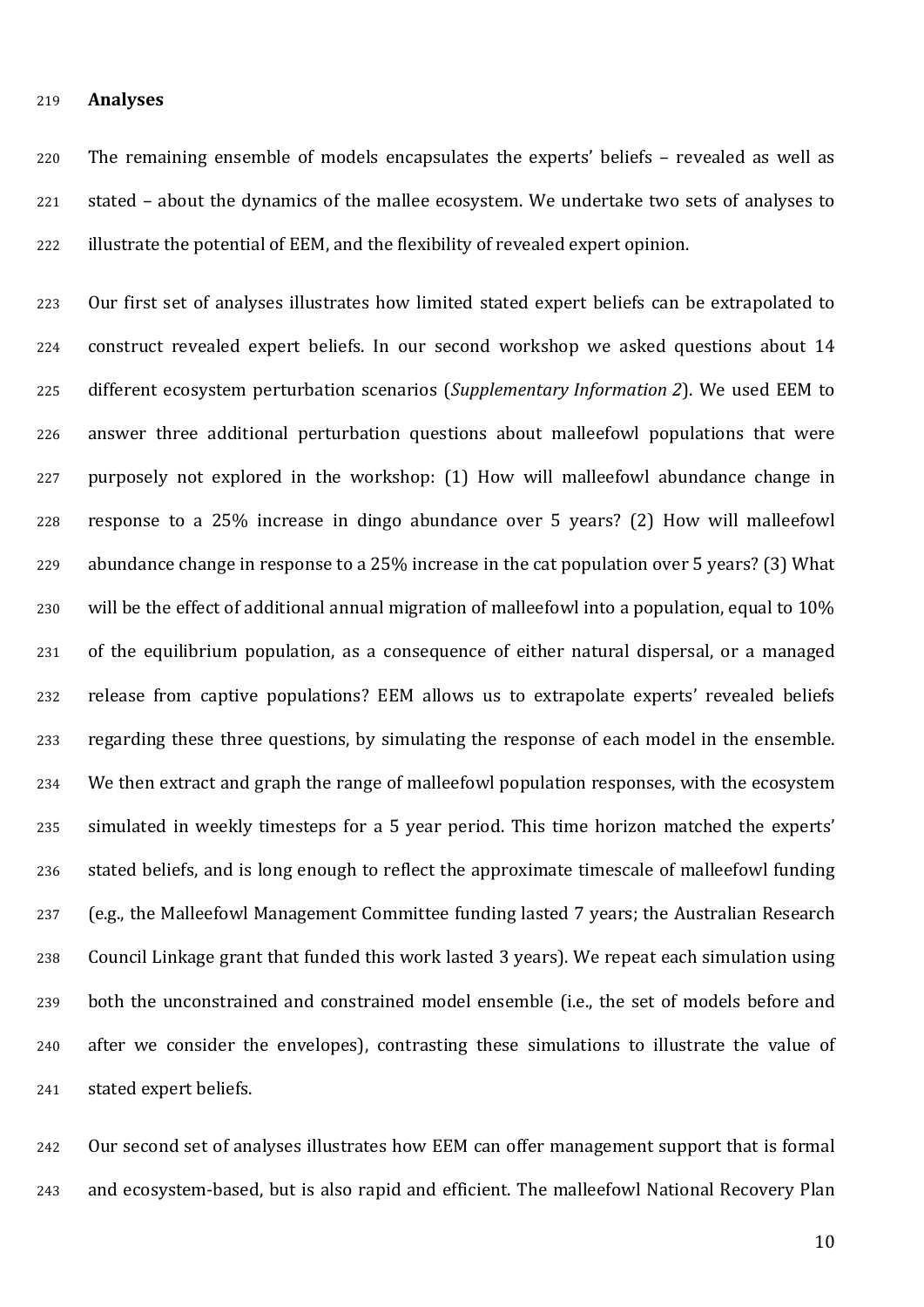(NRP; Benshemesh 2007) lists six important threats to malleefowl, and we use the model ensemble to predict the impact of mitigating each in turn over 5 years. The key threats of the NRP and the specific details of our model simulations are: (1) *Habitat loss and fragmentation*. We assume that active restoration results in an exogenous 15% increase in suitable habitat (the seedling & vegetation components). (2) *Competition by grazing herbivores*. We model the effects of reducing feral goats by 30% through mustering, and rabbit populations by 30% through baiting. These are reasonable outcomes for ecosystems like the mallee (Parkes *et al.* 1996; Cooke 2010). (3) *Predation by introduced foxes*. We assume that effective baiting can reduce fox populations by 95%, in line with best practice in similar ecosystems (Saunders & McLeod 2007). (4) *Predation by introduced cats*. We model the effects of baiting that targets cat populations, reducing them by 85%. Reductions of this magnitude have been previously achieved in non-insular arid and semi-arid ecosystems (Algar & Burrows 2004). (5) *Fire intensity and severity*. Both dimensions of fire affect malleefowl negatively, and we model the effects of currently planned management changes to public land in the Murray mallee, which will increase the area burned by fire by at least 50% from current levels. (6) *Disease and inbreeding*. We assumed that these two factors act to reduce population growth rates, generally through increased mortality (Keller 2002). Although it is not clear how these threats would be addressed by managers, we assume that the benefit of managing disease and inbreeding will increase the population growth rate by 10%. In each case, we use EEM to simulate the range of consequences for malleefowl abundance. We note, however, that the results will reflect the above assumptions about management effectiveness, which are only based on a limited literature survey, and will vary with location and management actors.

**RESULTS**

 The first workshop generated three different interaction networks that connected similar ecosystem components in slightly different configurations (*Supplementary Information 1*). For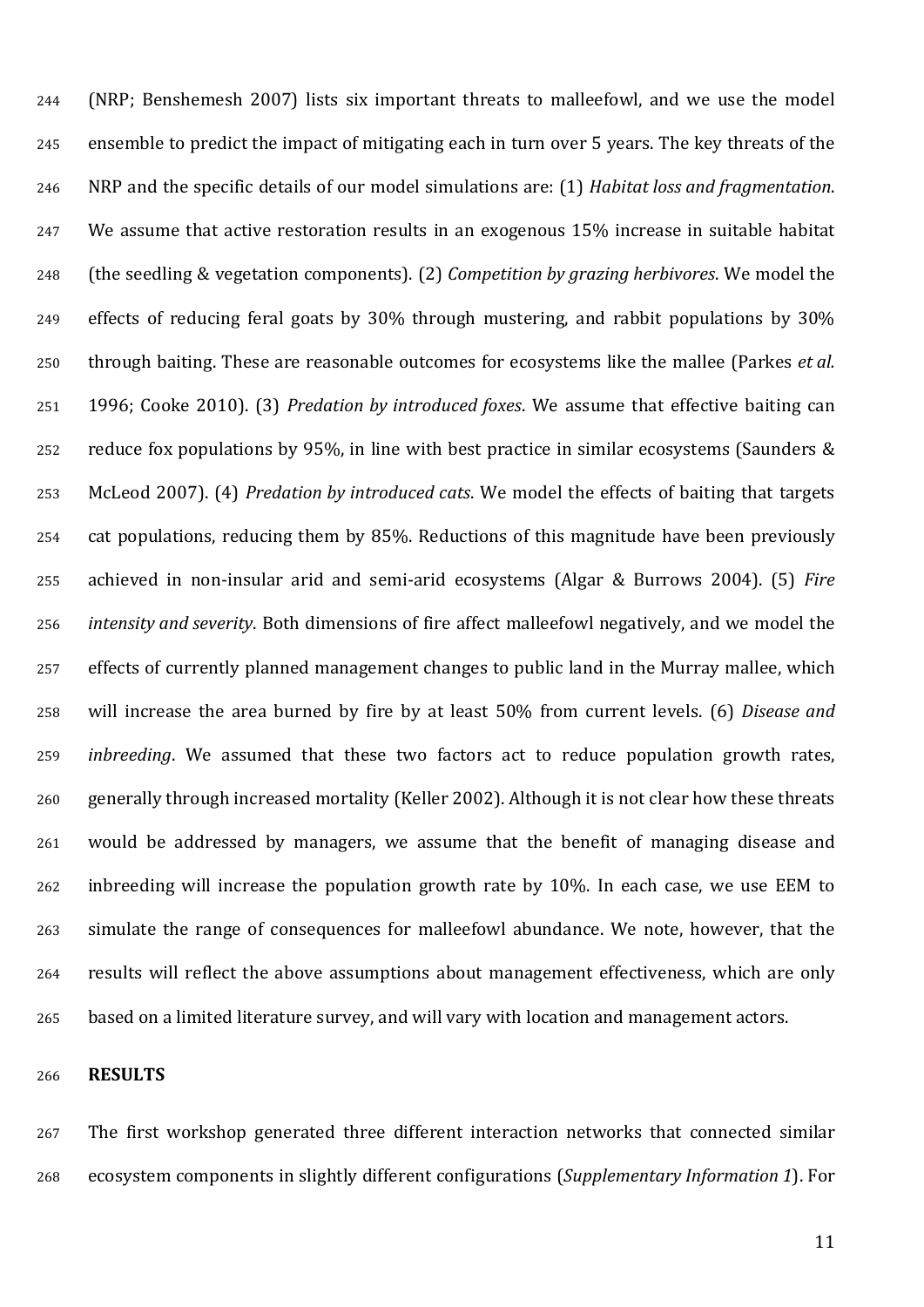the analyses that follow, we analyse the network produced by the first expert group (Figure 2). This network connects 14 ecosystem components with 80 direct interactions (in the matrix, we ignore intraspecific interactions and only consider off-diagonal elements). While this creates a complex interaction network (Figure 2b), it is fewer than half of the 182 possible direct connections, and the dynamics of many components are therefore only indirectly coupled. The majority (65%) of these direct interactions were qualitatively certain (either definitely positive or definitely negative), with the remainder being either of uncertain existence but known sign (28.8%), or of unknown existence and sign (6.2%).

277 In the second workshop, we were able to elicit 62 beliefs from 13 experts about 14 ecosystem perturbation scenarios (*Supplementary Figure S6*). Every scenario received between 2 and 7 different expert beliefs. The average expert was not able or willing to describe their beliefs about most scenarios, or did not have sufficient time (34% of 182 potential beliefs were elicited). While opinions about some scenarios were quite consistent (e.g., all experts believe that cat abundance will increase during fox baiting), others differed markedly (e.g., fox abundance could increase or decrease during overgrazing).

 On the basis of the network structure, the viability constraint and the elicited envelopes, we 285 were able to reduce the original set of  $10<sup>9</sup>$  LV models down to a ensemble of approximately 286 10<sup>5</sup> models. The substantial constraints offered by the experts' beliefs (to <0.01%) were heterogeneously distributed across the unknown interaction parameters. The proportional change in Shannon entropy associated with each coefficient indicates that, while three- quarters of the coefficients only experienced a small reduction (<20%) in entropy, the coefficients associated with malleefowl, vegetation, predators and grazers experienced a large (>80%) reduction (*Supplementary Figure S2*). This concentration of information on a few parameters reflects the focus of the elicitation scenarios on the interactions between malleefowl and predators, and between malleefowl, vegetation and herbivores. Despite the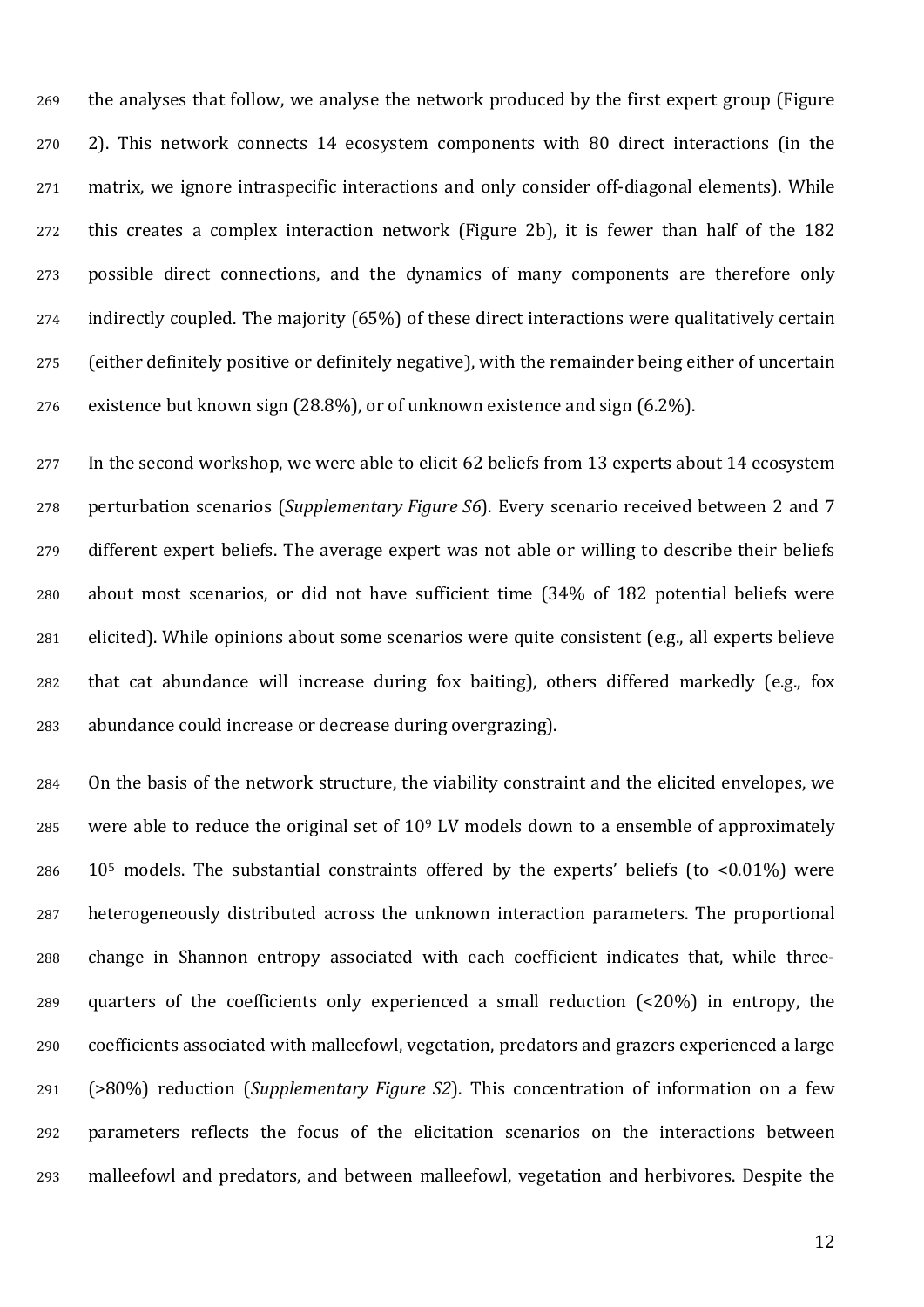reduction in the size of the model ensemble and the increase in information, the retained models are enormously variable. Although all are based on the same interaction network, and can replicate all stated expert beliefs, their parameterisations are vastly different (*Supplementary Figure S3*), and they therefore represent alternative hypotheses about what ecosystem dynamics could generate the stated expert beliefs. Models with as many as 16 structural differences were able to recreate the same dynamics. For example, about half of the models retained in the ensemble considered fire to have a positive effect on cat abundance; the other half considered it to have a negative effect. As a result of this variability, the correlation structure of the retained parameterisations is indistinguishable from purely random data, suggesting that the models remaining in the ensemble are dynamically very different from one another. The predictions of these retained models are similarly variable – species' responses to perturbations are generally of ambiguous sign. Thus some of the ensemble predicts increases in a given component, while others predict decreases. The magnitude of the changes also varies by more than an order of magnitude (e.g., some models predict a 10% increase in abundance, some predict a 100% increase).

 Despite this variability, the first set of analyses shows that constraining the model ensemble with expert opinions reveals additional and informative expert beliefs. Figure 3 shows the change in malleefowl abundance that would result from an increase in dingo abundance; an increase in cat abundance; and increased malleefowl immigration. The grey envelopes show that the set of viable models is incredibly variable before they are constrained by the stated expert beliefs. This is even true when, as is the case for increased immigration (Figure 3c), the changes have a direct and positive impact on the malleefowl population. The blue envelopes show the revealed expert opinions, which are much narrower than the original set of possible trajectories. An increase in dingoes to the ecosystem will have an uncertain effect on malleefowl abundances, ranging from a decrease of 20% to an increase of 30% (Figure 3a). This range of revealed expert beliefs matches the uncertainty surrounding the effect of top-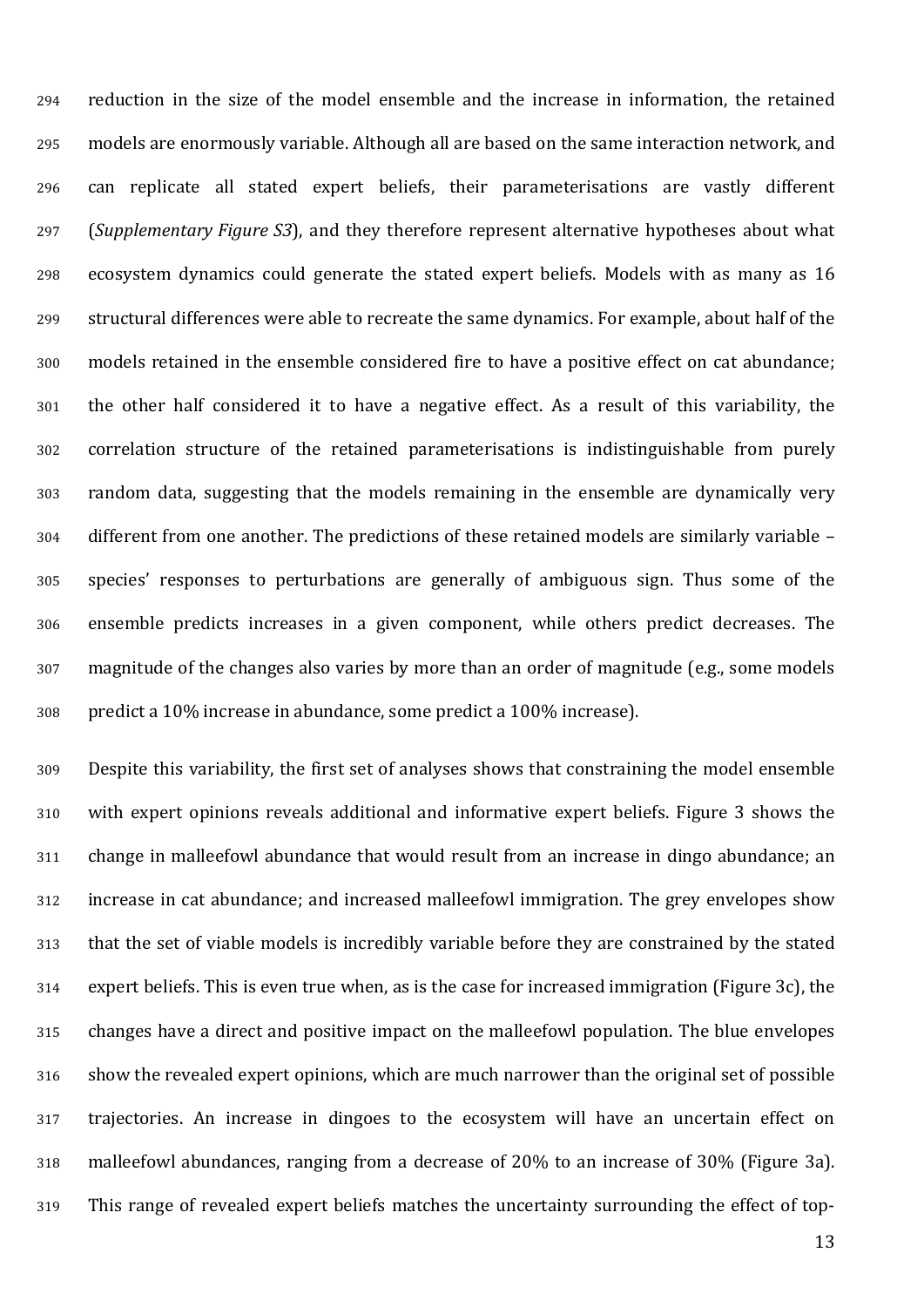predators on prey species in the literature, particularly in Australia's semi-arid rangelands (Allen *et al.* 2013). Our other revealed expert beliefs show more confidence in the effects of ecosystem perturbations: if cat populations increase, malleefowl will most likely decline (a 0– 15% decrease; Figure 3b); if malleefowl immigration increases, malleefowl populations will also experience a small increase (0–20%; Figure 3c).

 Our second set of analyses uses EEM to calculate experts' revealed beliefs about the benefits of management actions that affect each NRP threat (Figure 4). The most striking result of these revealed beliefs is their uncertainty. While each management action could benefit malleefowl populations, the combined effect of direct and indirect ecosystem interactions could also result in a perverse negative outcome. Both habitat management and grazing management appear as likely to damage malleefowl populations as they are to benefit them. The revealed beliefs are less ambiguous about the effects of managing cat predation (likely positive) or an increase in fire intensity/frequency (likely negative), but the 95% EEM confidence intervals for both interventions still overlap zero. The sole exception to this qualitative uncertainty is the revealed belief about the positive effects of addressing inbreeding and disease in the populations. Interestingly, the management of foxes is arguably the most commonly undertaken action to benefit malleefowl, and could have the largest positive or the largest negative effects on malleefowl abundance.

## **DISCUSSION**

 EEM allows limited stated expert beliefs to be extrapolated, revealing implicit beliefs about the broader dynamics of an ecosystem and its response to perturbations. Our application of these methods to malleefowl conservation produced a quantitative decision-support tool after two workshops and a relatively small amount of computational analysis. The method allows beliefs to be elicited at minimal cost, and therefore reduces burden on experts. It translated expert beliefs into a quantitative tool that we used to rapidly estimate the expected benefit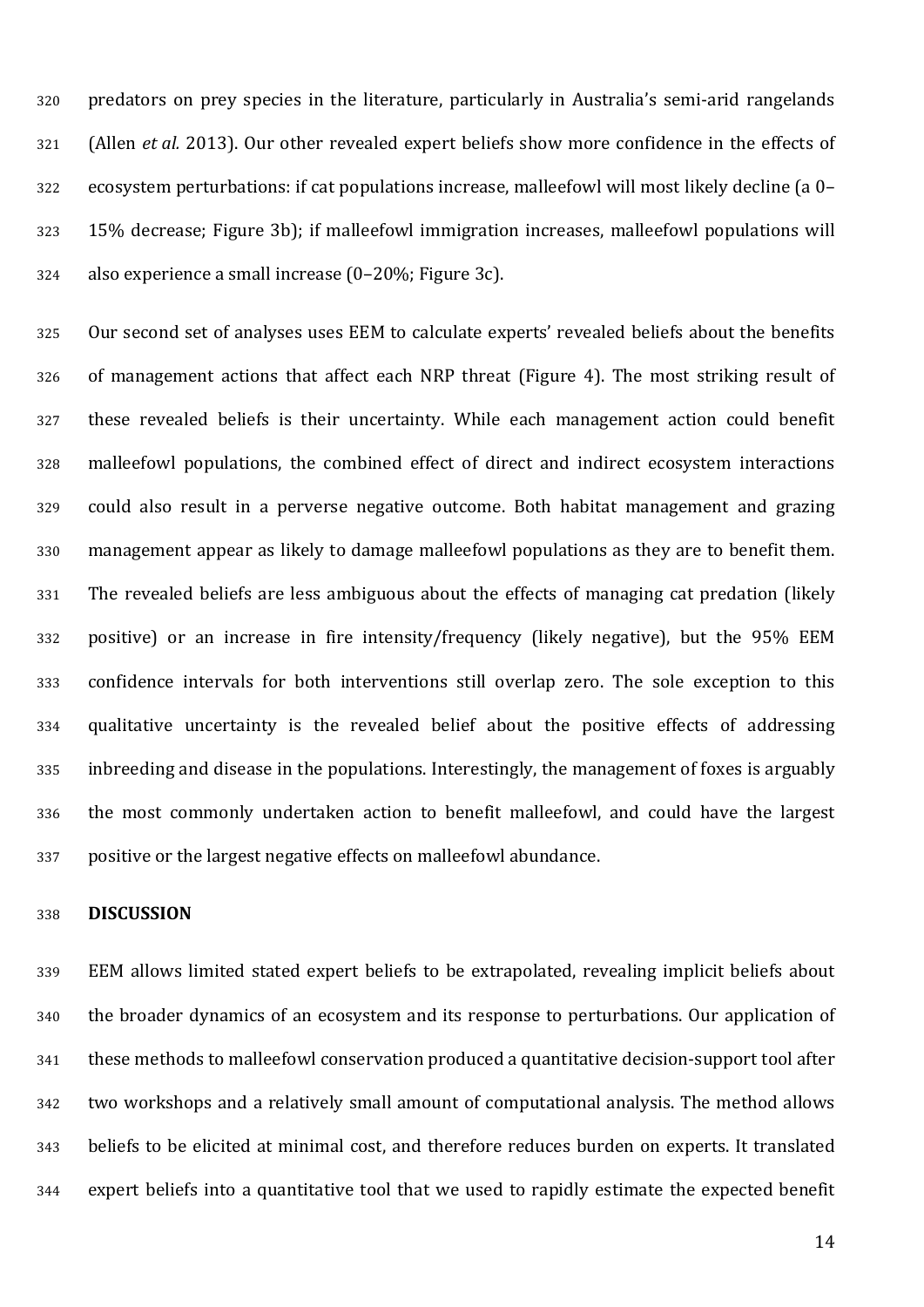and uncertainty of actions aimed at mitigating each threat. The total cost of the two workshops required to do this was approximately \$10,000 (2015 Australian dollars).

 The EEM process is computationally demanding but conceptually straightforward, and it offers decision-makers three primary benefits. First, EEM reveals a much broader range of expert beliefs about their ecosystems, without requiring them to answer an enormous number of questions. This process provides a logical and internally-consistent method of extending expertise to new and more complex problems. Once a few expert beliefs have been elicited, the decision-maker can ask an enormous number and range of questions at essentially no cost: expertise on tap. This provides substantial efficiencies: when eliciting information from 13 experts about a 14-component interaction network, there are 2,548 single-perturbation questions that can be asked. Our half-day workshop answered 63 of these questions; a desktop computer use EEM to answer the remainder in less than one minute (the model ensemble took approximately one day to create, but this can be pre-computed).

 Second, we elicited stated beliefs about ecosystem dynamics by asking experts to construct interaction networks, and to draw uncertain envelopes describing the response of different components to perturbations. These forms of elicitation are simple and intuitive since both interaction networks and uncertain timeseries data are common elements of undergraduate biology degrees, ecological reports, and journal articles. In contrast, the alternative method of eliciting information about dynamic networks is to ask individual questions about the model parameters (Kuhnert *et al.* 2009), for example, about per-capita growth rates, interaction coefficients, or conditional probabilities for Bayesian networks (Martin *et al.* 2012). In contrast to our timeseries questions, these require difficult and numerically-precise statements about implicit and unobservable ecological quantities, and impose a high elicitation burden on experts. EEM allows these more difficult quantities to be computed from the envelopes.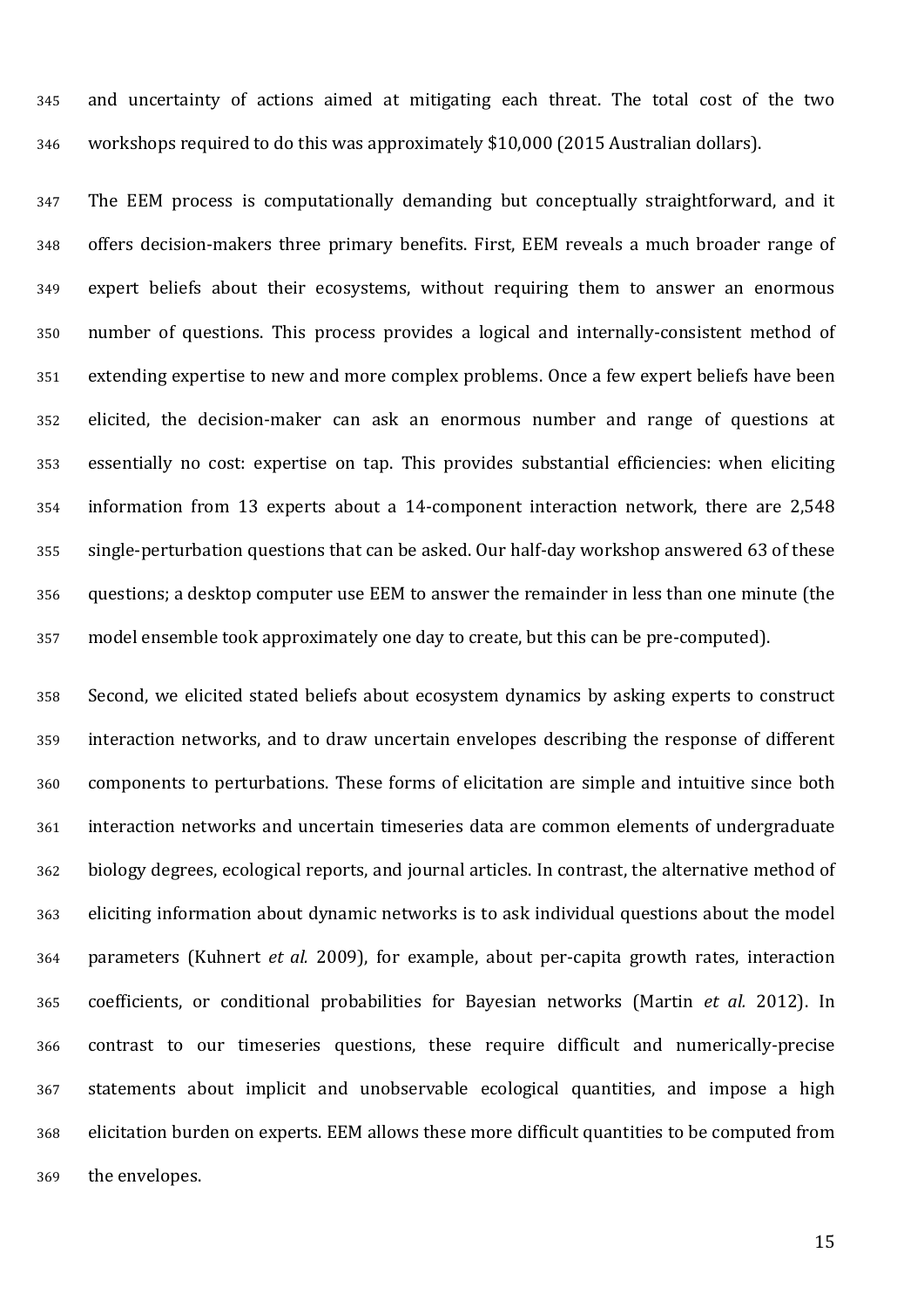Third, EEM can consider questions that are difficult or impossible to engage with using standard expert elicitation. Expert observations and beliefs concentrate on a subset of ecosystem components and dynamics: easily-observed species, recent perturbations, previous management actions, and contemporary environmental and climatic conditions. If we accept that ecosystems are in part driven by the deterministic interactions of a connected system with consistent dynamics, then observed phenomena can offer insights into unobserved events. Thus EEM allows us to extend stated expert beliefs to a much broader set of predictions about ecosystem dynamics and management actions. We expect that such predictions will be uncertain, and accept that they will often be ambiguous (e.g., Figure 4).

 Our analyses demonstrate that an EEM approach, constrained by a reasonable number of stated expert beliefs, can provide useful predictions about the performance of different management actions (Figure 4). For example, the beliefs elicited from experts indicate that managing diseases or cat abundance are very likely to improve malleefowl populations, and that an increase in fire intensity and severity is likely to produce a negative impact. In contrast, the most commonly undertaken management action on behalf of malleefowl – fox baiting – has an entirely uncertain impact, although it could potentially offer the greatest benefits. These results concur with the deep uncertainty highlighted by previous modelling and empirical studies on fox predation (Walsh *et al.* 2012) and fire dynamics (Benshemesh 2007). They reveal that, despite more than a century of conservation research on malleefowl (Mellor 1911), we remain deeply uncertain about the impact of management actions on this threatened species.

 Even when constrained by the expert-elicited timeseries, the forecasts made by our model ensemble are enormously variable, to the point of being qualitatively uncertain (Figure 3, 4). This variation is partly the result of over-fitting – we are estimating 108 free parameters using timeseries data on 14 perturbations – but this does not necessarily mean that our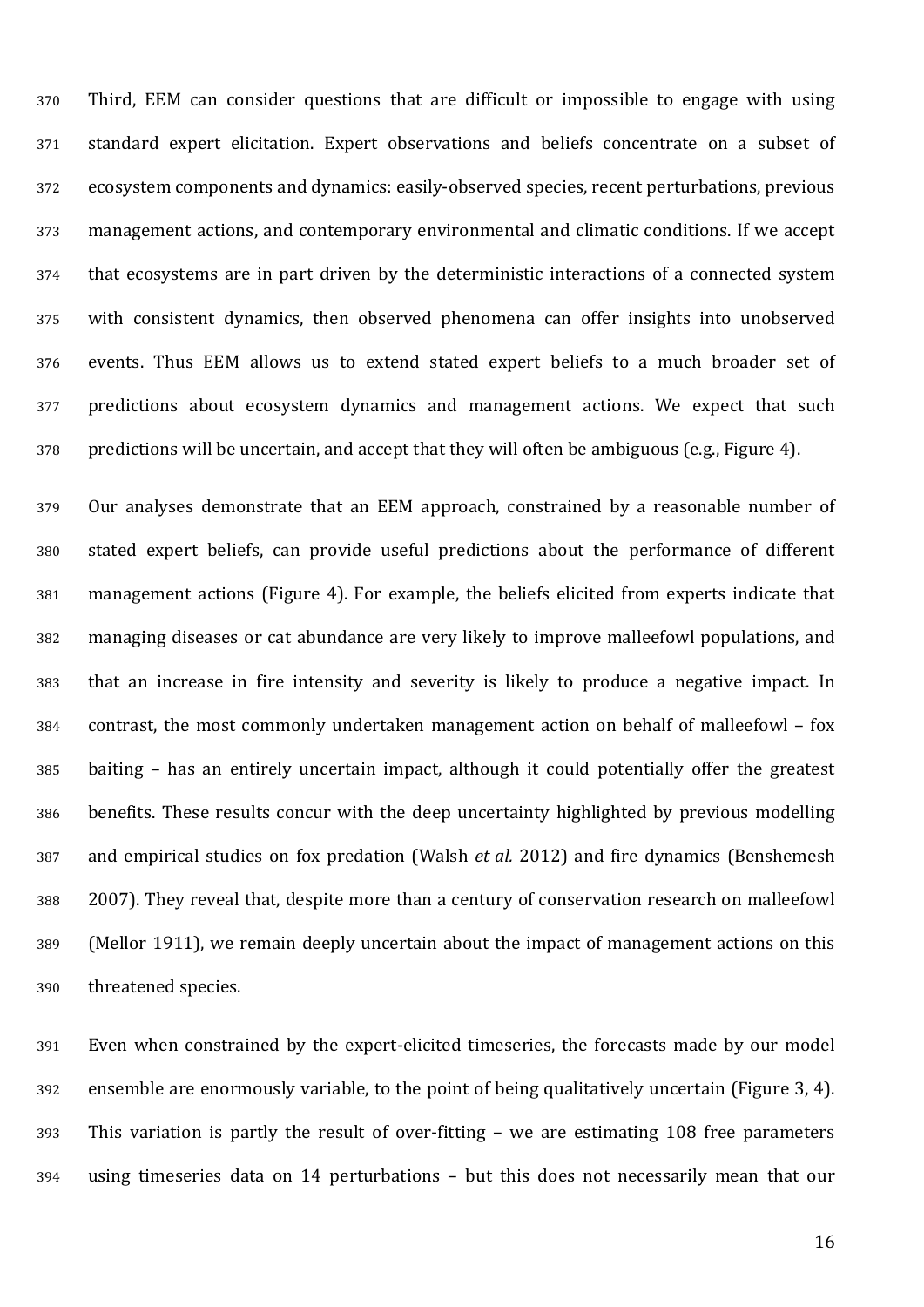models are too complicated. The interaction network is complex (Figure 2), and so our models must also be complex if they aim to offer a fulsome mechanistic explanation of how ecosystem structure drives dynamics. Explicitly modelling the complexity of the interaction network is valuable for two reasons. First, management outcomes are often heavily affected by indirect interactions with the broader network (Raymond *et al.* 2010; Dexter *et al.* 2012; Buckley & Han 2014). Our ensemble offers a range of models that reproduce the stated expert beliefs, but offer competing hypotheses about which direct and indirect interactions produced them (*Supplementary Figure S3*). These competing hypotheses make different predictions about future dynamics, and this is partly responsible for the highly variable predictions. Second, in addition to forecasting future dynamics, a central goal of this method is to extrapolate from a limited set of stated beliefs, to create revealed beliefs about the broader ecosystem. A more parsimonious model might offer more accurate predictions about the future dynamics of observed ecosystem components, but it would be unable to extrapolate across the ecosystem.

 Although we do not detail the required steps here, a model ensemble can answer a much wider range of questions. To give a few examples for malleefowl conservation:

 • The mallee contains threatened species other than malleefowl. Will management actions that benefit malleefowl (e.g., particular fire regimes) detrimentally affect the viability of other species (Driscoll *et al.* 2016)? EEM models the future dynamics of multiple species simultaneously, identifying conservation trade-offs.

 • The varying amount of uncertainty in different future predictions (Figure 3 & 4), and model parameters (*Supplementary Figure S2 & S3*) could be used to undertake a value-of- information analysis (Runge *et al.* 2011), focusing research on reducing uncertainties that most strongly hamper sound decision making and consequent improvements in outcomes. • Monitoring data – particularly when gathered in response to perturbations or management interventions – can be used with EEM in the same manner as the stated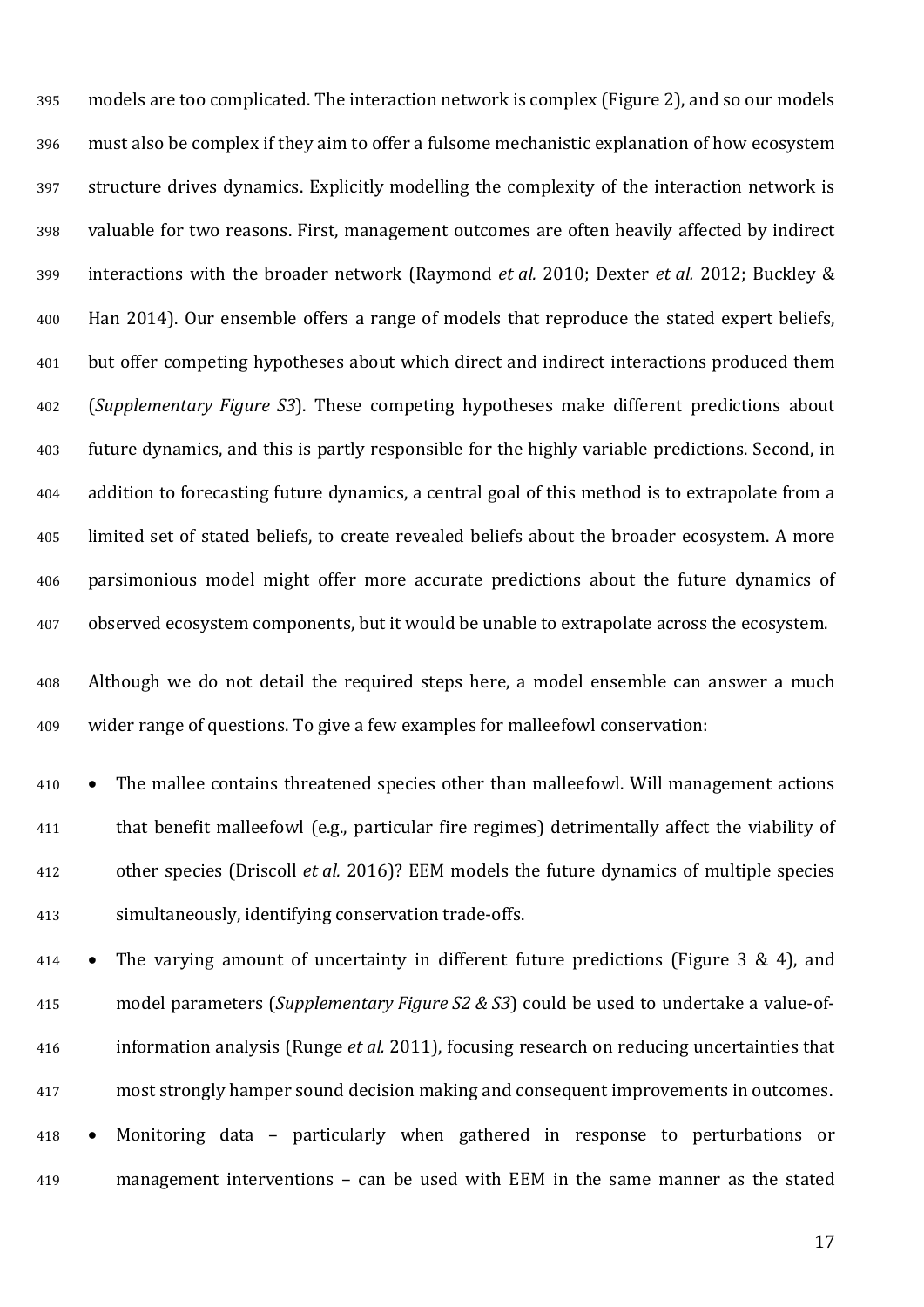expert beliefs: to further constrain the model ensemble. Applied iteratively with VOI, managers can use the EEM method to undertake short-term active adaptive management (Benshemesh & Bode 2011), that explicitly considers ecosystem interactions.

 Ecosystem dynamics are often modelled with sets of ordinary differential equations (Turchin 2003), and there are reasons to believe that our formulation may offer robust insights into future dynamics. However, two factors in particular should be kept in mind when interpreting the results: ecosystems are unlikely to be perfectly represented by the functional forms of the Lotka-Volterra equations, and ecosystem dynamics are stochastic and spatial. This is particularly true in arid environments, where stochastic and spatially-explicit models of environmental covariates are generally considered essential (Cadenhead *et al.* 2015). Despite these problematic assumptions, there are reasons to hope that EEM can offer useful predictions. First, we asked our experts to describe dynamics in the vicinity of the ecosystems' equilibrium point, and over short time periods (5 years). In this set of states, the precise functional form of the models (e.g., Lotka-Volterra) is much less important, since many different functional forms share the same dynamics (Raymond *et al.* 2010; Melbourne- Thomas *et al.* 2012). It may be appropriate to further account for this issue by eliciting and predicting dynamics over shorter time periods; by discounting the performance of models in the more distant future; by constructing model ensembles using more than one functional form; or by constructing models with alternative plausible interaction structures. Although we elicited three different interaction networks, their structure was very similar, as experts were allowed to move freely between the groups. This non-independence makes the three networks unsuitable for a structural sensitivity analysis. Second, although we model a stochastic ecosystem with an ensemble of deterministic models, the technique of ensemble modelling was adopted in meteorology precisely because it reduces inaccuracies caused by sub-grid-scale stochasticity and unmeasured variation in initial conditions (Leith 1974). We 445 attempt to further reduce the influence of stochasticity by modelling ecosystem components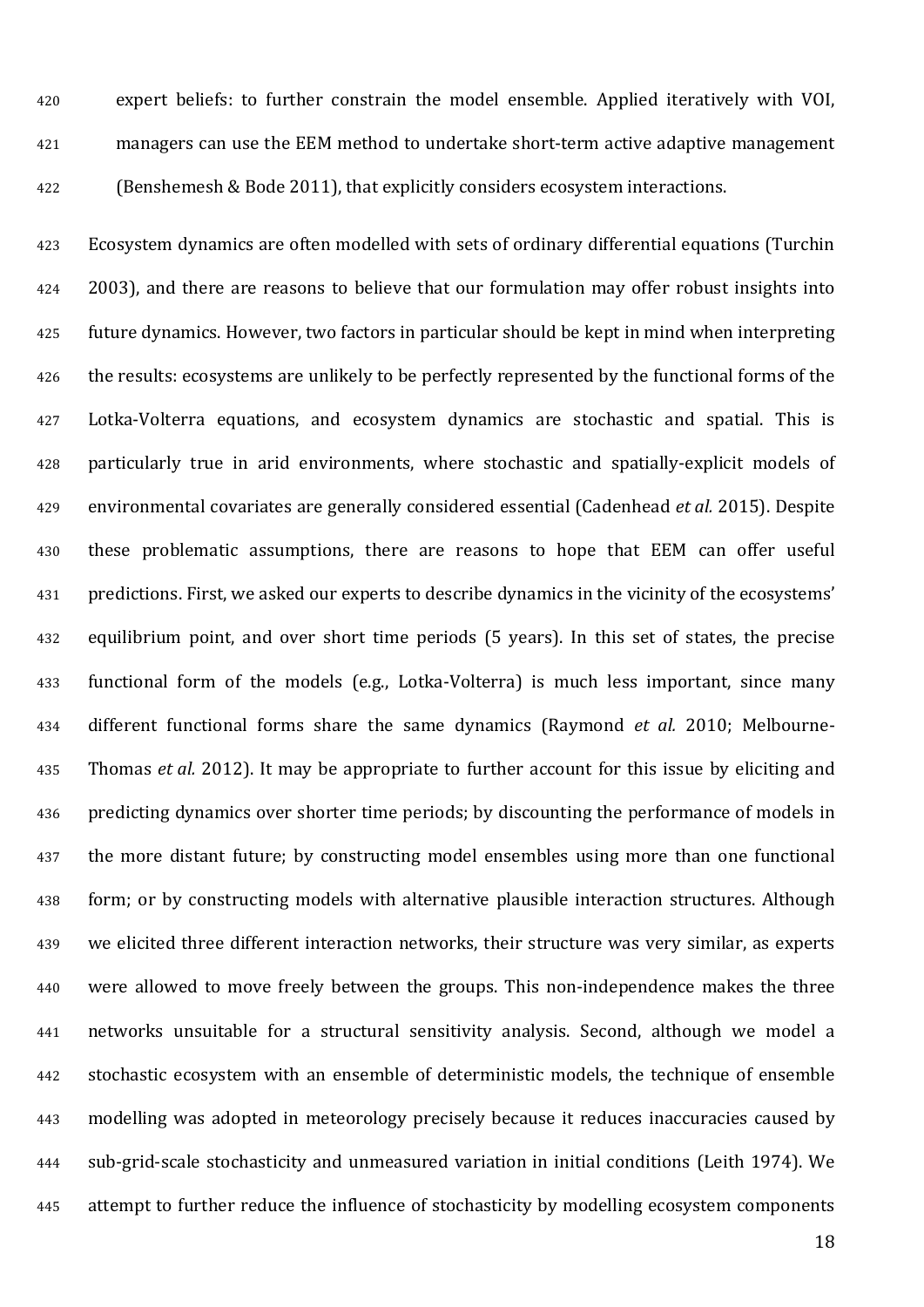with large abundances, as demographic stochasticity will have a smaller effect on the dynamics of large numbers of individuals (Gustafsson & Sternad 2013).

 EEM is part of a field of ideas for making predictions about complex, uncertain, nonlinear systems. The approach is heavily based on ideas from qualitative modelling (QM) in both its loop-analysis (Levins 1974; Dambacher *et al.* 2003) and computational forms (Raymond *et al.* 2010; Dexter *et al.* 2012; Melbourne-Thomas *et al.* 2012). These QM approaches will offer complementary or superior perspectives to EEM for many problems, particularly when smaller interaction networks are sufficient (loop QM), or when elicited constraints and predictions concern short-term and small-magnitude perturbations (computational QM). "Sloppy modelling" analyses, which are increasingly influential in physics and systems biology, are another parallel set of ideas. This approach can offer deeper insights into the most important components and parameters in the system, rather than simply predicting the consequences of perturbations (Gutenkunst *et al.* 2007). Finally, model ensembles have proven invaluable in geophysical fluid dynamics (Leith 1974) and complex and nonlinear statistical modelling (Beaumont 2010). Both the motivation and justification for this approach to prediction can be found in reviews of these fields, as can a range of extensions that will add strength and robustness to our approach.

 Resource and time constraints force conservation science to make important management decisions on the basis of limited information. Expert beliefs provide essential guidance in the face of such logistical constraints, but the elicited information is limited and uncertain. Conservation is also increasingly focused on making decisions that consider the highly interconnected nature of ecosystems, and the indirect and counter-intuitive dynamics that these connections create. Ecologists can construct interaction networks that outline such dynamics, but these cannot make the necessary quantitative predictions. Ensemble Ecosystem Modelling offers one solution to both these problems. By merging expert beliefs and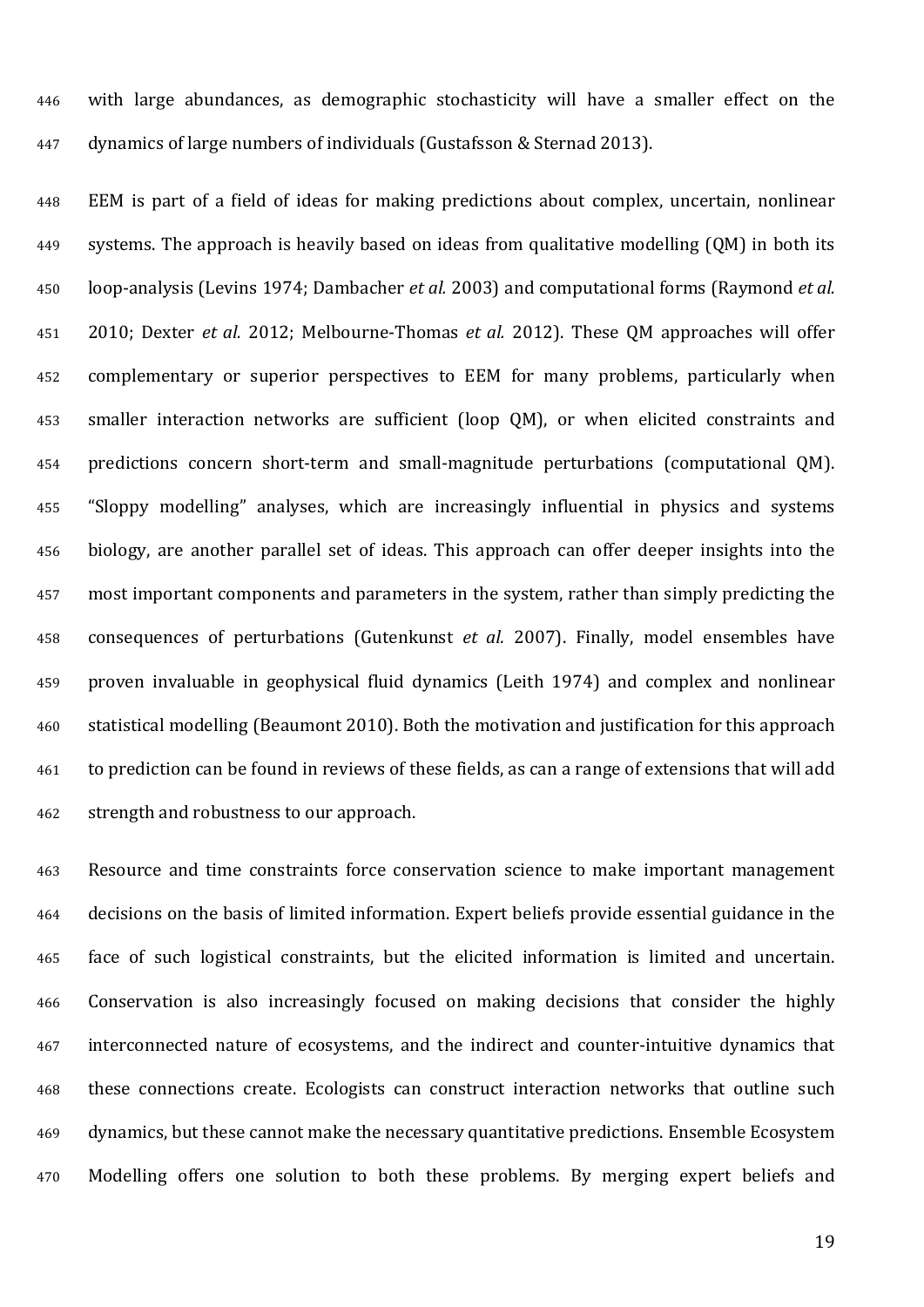qualitative modelling, EEM can systematically extrapolate a limited number of stated expert beliefs into a broader range of revealed implicit beliefs. Not only does this make expert- supported decisions more efficient and quantitative, it also provides a framework for extending them into unobserved future scenarios and untested management actions. The method therefore allows management options to be quickly and defensibly prioritised, and does so using a framework that explicitly takes ecosystem interactions and indirect effects into account. EEM therefore helps to address three key obstacles to effective conservation action: complex ecosystem interactions, limited information, and limited resources.

## **ACKNOWLEDGEMENTS**

 We are grateful to the participants of the two expert workshops and their organisations. We also thank the partners on the ARC Linkage Project (LP120100490) that funded this work: the Victorian Malleefowl Recovery Group, Parks Victoria and Iluka Mining. MB and CB were supported by an ARC DECRA (DE130100572); BW was supported by an ARC Future Fellowship (FT100100819). TB, JLM and CH were supported by an ARC Linkage grant (LP120100490), the *National Environmental Research Program and the National Environmental Science Program - Threatened Species Recovery Hub*.

### **DATA ACCESSIBILITY**

This manuscript does not contain any data.

#### **AUTHOR CONTRIBUTIONS**

 All authors conceived the ideas, held the workshops, interpreted the results, and drafted the manuscript. MB and CB developed the methods. MB undertook the analysis. All authors gave final approval for publication.

## **REFERENCES CITED**

Algar, D. & Burrows, N.D. (2004). Feral cat control research: Western Shield review-February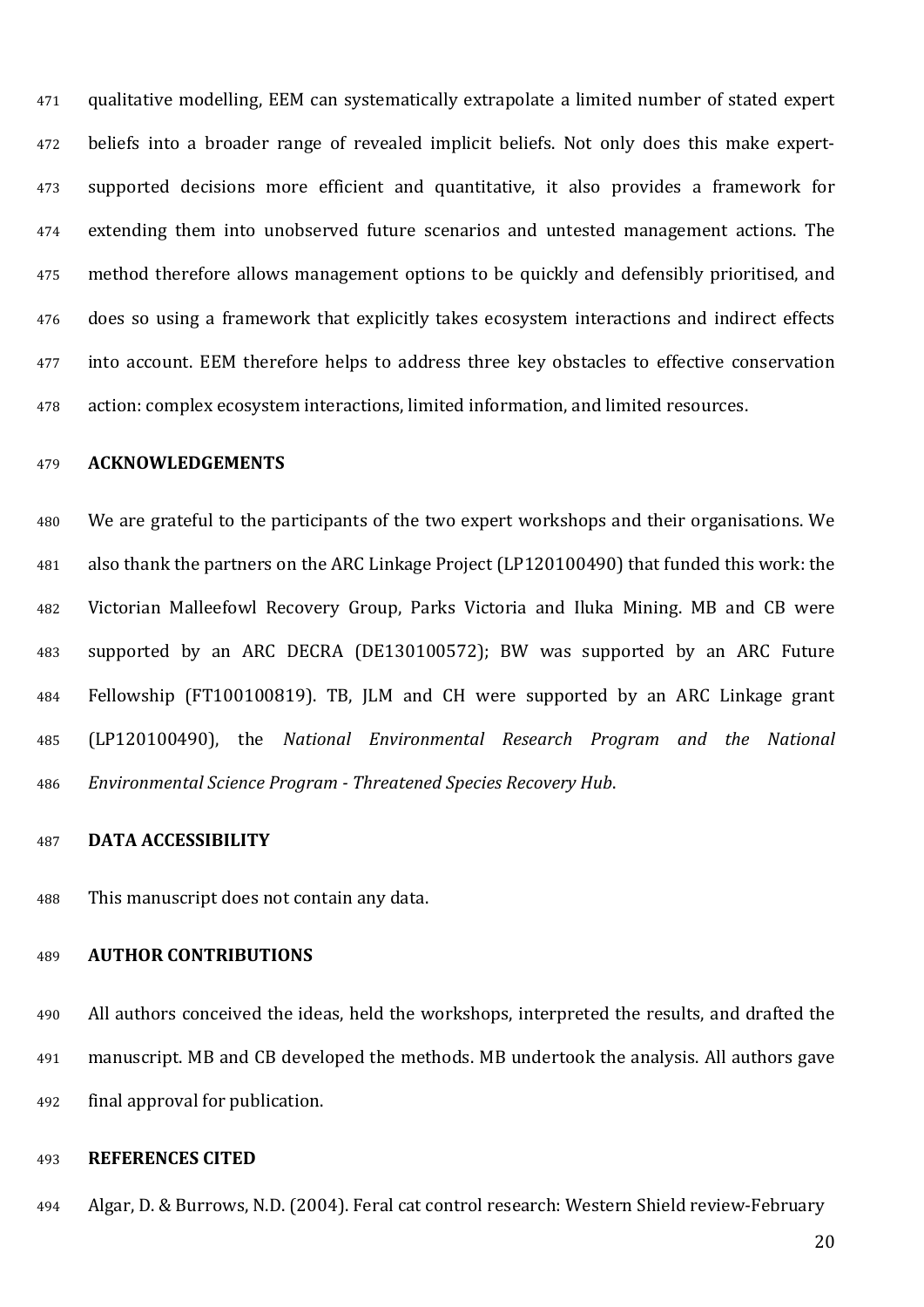- 2003. *Conservation Science Western Australia*, **5**, 131.
- 496 Allen, B.L., Fleming, P.J.S., Allen, L.R., Engeman, R.M., Ballard, G. & Leung, L.K.P. (2013). As clear<br>497 as mud: A critical review of evidence for the ecological roles of Australian dingoes. as mud: A critical review of evidence for the ecological roles of Australian dingoes. *Biological Conservation*, **159**, 158–174.
- Armsworth, P.R. & Roughgarden, J. (2001). An invitation to ecological economics. *Trends in Ecology & Evolution*, **16**, 229–234.
- Baker, C.M., Bode, M. & McCarthy, M.A. (2016a). Models that predict ecosystem impacts of 502 reintroductions should consider uncertainty and distinguish between direct and indirect<br>503 effects. *Biological Conservation* **196**, 211–212. effects. *Biological Conservation* **196**, 211–212.
- Baker, C.M., Gordon, A. & Bode, M. (2016b). Ensemble ecosystem modeling for predicting ecosystem response to predator reintroduction. *Conservation Biology (Online Early, DOI: 10.1111/cobi.12798)*.
- Beaumont, M.A. (2010). Approximate Bayesian computation in evolution and ecology. *Annual Review of Ecology*, **41**, 379–406.
- Benshemesh, J. (2007). *National Recovery Plan for Malleefowl Leipoa ocellata*. Department of Environment and Heritage, South Australia, Canberra.
- Benshemesh, J. & Bode, M. (2011). Adaptive management of Malleefowl. In: *Proceedings of the 4th National Malleefowl Conference, Renmark 2011,* pp. 126–135. SA Department of Environment and Natural Resources, Adelaide.
- Benshemesh, J., Barker, R. & MacFarlane, R. (2007). *Trend analysis of malleefowl monitoring data*. National Malleefowl Monitoring, Population Assessment and Conservation Action Project, Bundoora.
- Bode, M. & Brennan, K.E.C. (2011). Using population viability analysis to guide research and conservation actions for Australia's threatened malleefowl Leipoa ocellata. *Oryx*, **45**, 513– 521.
- Bode, M., Baker, C.M. & Plein, M. (2015). Eradicating down the food chain: optimal multispecies eradication schedules for a commonly encountered invaded island ecosystem. *Journal of Applied Ecology*, **52**, 571–579.
- Buckley, Y.M. & Han, Y. (2014). Managing the side effects of invasion control. *Science*, **344**, 975–976.
- Burgman, M.A., McBride, M., Ashton, R., Speirs-Bridge, A., Flander, L., Wintle, B., Fidler, F., Rumpff, L. & Twardy, C. (2011). Expert Status and Performance. *PLoS ONE*, **6**, e22998.
- Cadenhead, N., Kearney, M.R. & Moore, D. (2015). Climate and Fire Scenario Uncertainty Dominate the Evaluation of Options for Conserving the Great Desert Skink. *Conservation Biology*, **9**, 181–190.
- Cooke, B. (2010). *Planning landscape-scale rabbit control*. Invasive Animals Cooperative Research Centre, Canberra.
- Dambacher, J.M., Li, H.W. & Rossignol, P.A. (2003). Qualitative predictions in model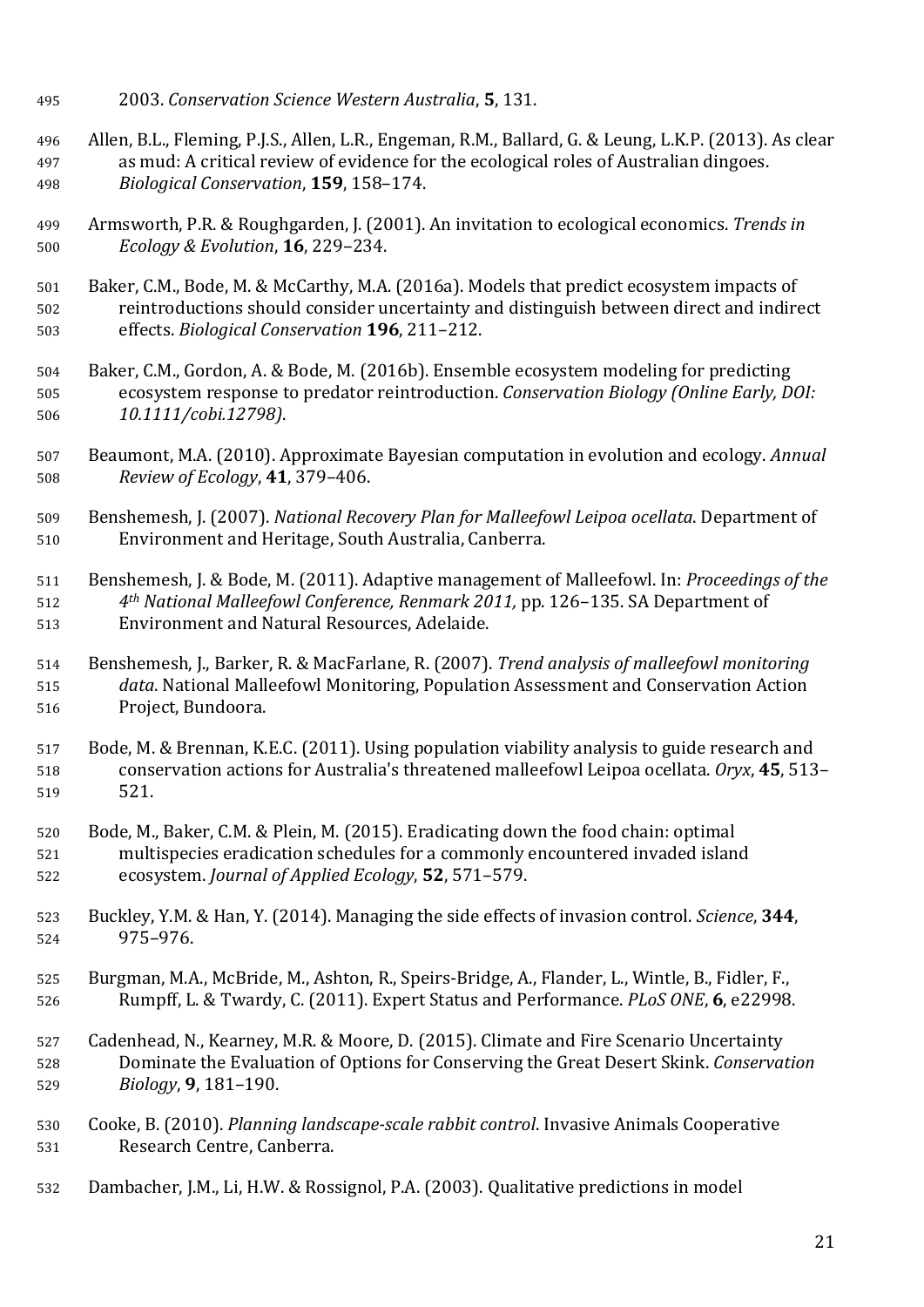- ecosystems. *Ecological Modelling*, **161**, 79–93.
- 534 Dexter, N., Ramsey, D.S.L., MacGregor, C. & Lindenmayer, D. (2012). Predicting Ecosystem<br>535 Wide Impacts of Wallaby Management Using a Fuzzy Cognitive Map. *Ecosystems*, **15**, Wide Impacts of Wallaby Management Using a Fuzzy Cognitive Map. *Ecosystems*, **15**, 1363–1379.
- Driscoll, D.A., Bode, M., Bradstock, R.A., Keith, D.A., Penman, T.D. & Price, O.F. (2016). Resolving future fire management conflicts using multicriteria decision making. *Conservation Biology*, **30**, 196–205.
- Garnett, S.T. (2012). Unexpected outcomes of invasive predator control. *Animal Conservation*, **15**, 329–330.
- Garrett, P. (1992). Correspondence. *Quarterly Essay*, **49**, 82–84.

 Gårdmark, A., Lindegren, M., Neuenfeldt, S., Blenckner, T., Heikinheimo, O., Müller-Karulis, B., Niiranen, S., Tomczak, M.T., Aro, E., Wikström, A. & Möllmann, C. (2013). Biological ensemble modeling to evaluate potential futures of living marine resources. *Ecological Applications*, **23**, 742–754.

- Grumbine, R.E. (1994). What is ecosystem management? *Conservation Biology*, **8**, 27–38.
- Gustafsson, L. & Sternad, M. (2013). When can a deterministic model of a population system reveal what will happen on average? *Mathematical Biosciences,* **243**, 28-45.

 Gutenkunst, R.N., Waterfall, J.J., Casey, F.P., Brown, K.S., Myers, C.R. & Sethna, J.P. (2007). Universally Sloppy Parameter Sensitivities in Systems Biology Models. *PLoS Computational Biology*, **3**, e189.

 Hunter, D.O., Britz, T., Jones, M. & Letnic, M. (2015). Reintroduction of Tasmanian devils to mainland Australia can restore top-down control in ecosystems where dingoes have been extirpated. *Biological Conservation*, **191**, 428–435.

 Keller, L. (2002). Inbreeding effects in wild populations. *Trends in Ecology & Evolution*, **17**, 230–241.

558 Kuhnert, P.M., Hayes, K., Martin, T.G. & McBride, M.F. (2009). Expert opinion in statistical<br>559 models. In *Proceedings of the 18th World IMACS Congress and MODSIM09 Internationa*  models. In *Proceedings of the 18th World IMACS Congress and MODSIM09 International Congress on Modelling and Simulation* (eds R.S. Anderssen, R.D. Braddock & L.T.H. Newham), pp. 4262–4268.

- Kuhnert, P.M., Martin, T.G. & Griffiths, S.P. (2010). A guide to eliciting and using expert knowledge in Bayesian ecological models. *Ecology Letters*, **13**, 900–914.
- Lawton, J.H. (1999). Are There General Laws in Ecology? *Oikos*, **84**, 177.
- Leith, C.E. (1974). Theoretical skill of Monte Carlo forecasts. *Monthly Weather Review*, **102**, 409–418.
- Levins, R. (1974). Discussion paper: the qualitative analysis of partially specified systems. *Annals of the New York Academy of Sciences*, **231**, 123–138.
- Margules, C. & Pressey, R. (2000). Systematic conservation planning. *Nature*, **405**, 243–253.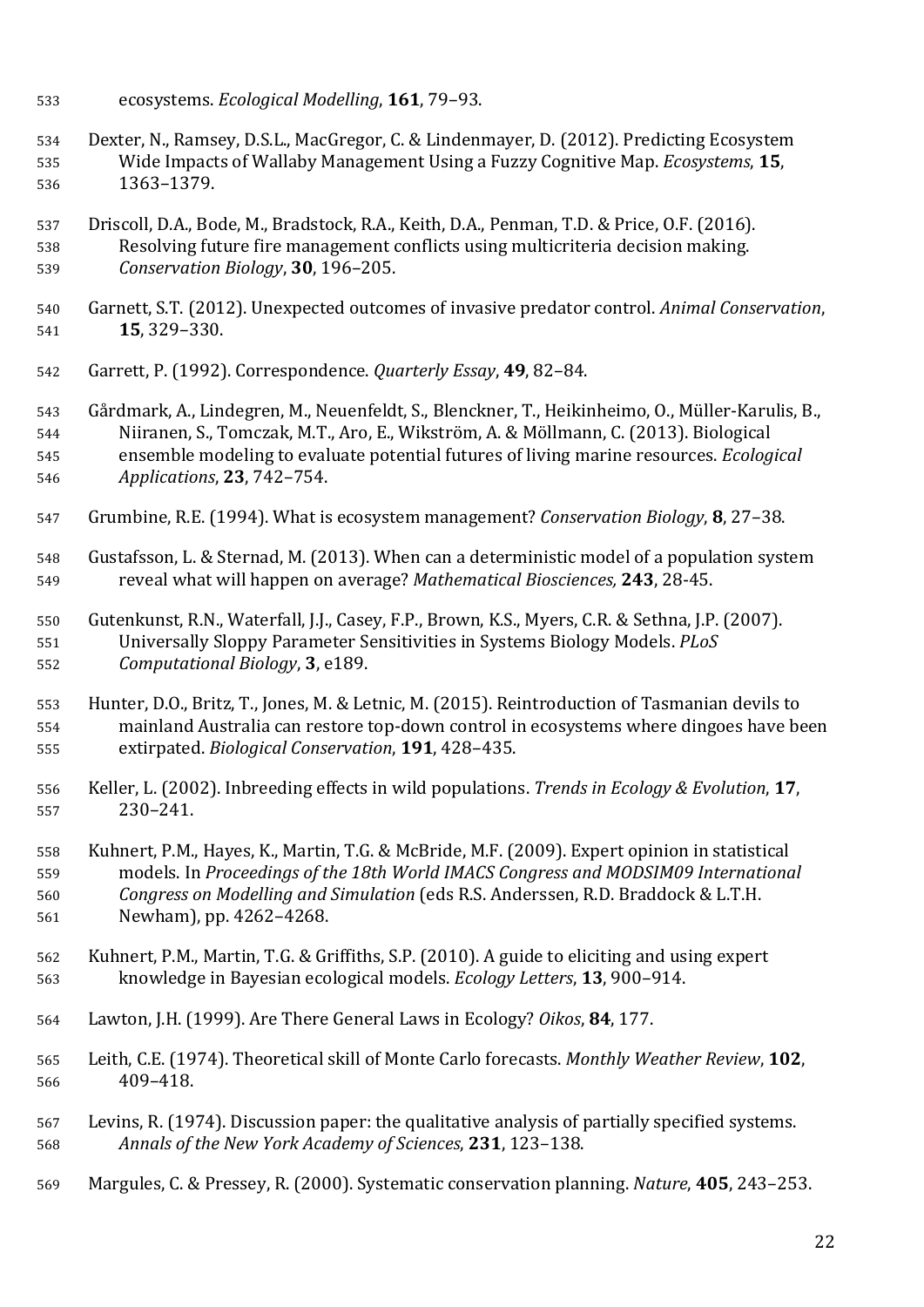- Martin, T.G., Burgman, M.A., Fidler, F., Kuhnert, P.M., Low Choy, S., McBride, M. & Mengersen, K. (2012). Eliciting Expert Knowledge in Conservation Science. *Conservation Biology*, **26**, 29–38.
- Melbourne-Thomas, J., Wotherspoon, S., Raymond, B. & Constable, A. (2012). Comprehensive evaluation of model uncertainty in qualitative network analyses. *Ecological Monographs*, **82**, 505–519.
- Mellor, J.W. (1911). Mallee-fowl on Kangaroo Island. *Emu*, **11**, 35–37.
- Parkes, J., Henzell, R. & Pickles, G.S. (1996). *Managing vertebrate pests: feral goats*. Canberra: Australian Government Publishing Service, 1996.
- Pimm, S.L., Lawton, J.H. & Cohen, J.E. (1991). Food web patterns and their consequences. *Nature*, **350**, 669–674.
- Raymond, B., McInnes, J., Dambacher, J.M., Way, S. & Bergstrom, D.M. (2010). Qualitative modelling of invasive species eradication on subantarctic Macquarie Island. *Journal of Applied Ecology*, **48**, 181–191.
- Rowe, G. & Wright, G. (1999). The Delphi technique as a forecasting tool: issues and analysis. *International Journal of Forecasting,* **15**, 353-375.
- 586 Runge, M.C., Converse, S.J. & Lyons, J.E. (2011). Which uncertainty? Using expert elicitation<br>587 and expected value of information to design an adaptive program. *Biological Conservati*on and expected value of information to design an adaptive program. *Biological Conservation*, **144**, 1214–1223.
- Saunders, G. & McLeod, L. (2007). *Improving fox management strategies in Australia*. Bureau of Rural Sciences, Adelaide.
- Stocker, T.F. (2014). *Climate change 2013: the Physical Science Basis: Working Group I contribution to the Fifth assessment report of the Intergovernmental Panel on Climate Change*.
- Turchin, P. (2003). *Complex population dynamics: a theoretical/empirical synthesis*. Princeton University Press, Princeton, New Jersey.
- Walsh, J.C., Wilson, K.A., Benshemesh, J. & Possingham, H.P. (2012). Unexpected outcomes of invasive predator control: the importance of evaluating conservation management actions. *Animal Conservation*, **15**, 319–328.
- Wintle, B.C., Fidler, F., Vesk, P.A. & L Moore, J. (2013). Improving visual estimation through active feedback. *Methods in Ecology and Evolution*, **4**, 53–62.

# **SUPPORTING INFORMATION**

- Additional supporting information can be found online in the supporting information tab for
- this article:
- **Supplementary Information 1:** Methods for eliciting interaction networks.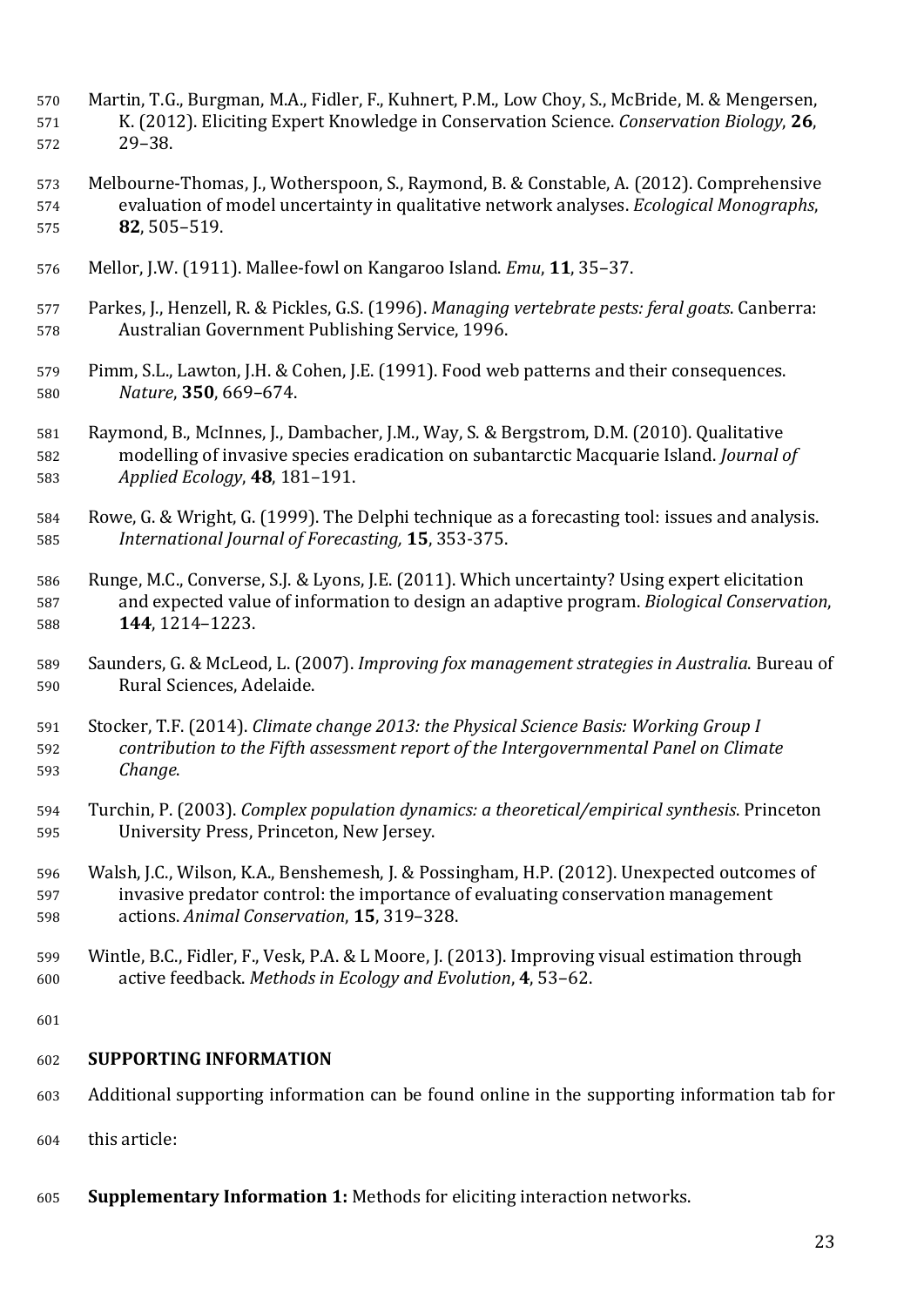| 606 | <b>Supplementary Information 2:</b> Methods for eliciting ecosystem dynamics.                |
|-----|----------------------------------------------------------------------------------------------|
| 607 | <b>Supplementary Information 3: Rescaling methods for Lotka-Volterra systems.</b>            |
| 608 | <b>Supplementary Table S1:</b> Participants and affiliations at the first workshop.          |
| 609 | <b>Supplementary Table S2:</b> Participants and affiliations at the second workshop.         |
| 610 | <b>Supplementary Figure S1:</b> Schematic overview of belief modelling process.              |
| 611 | <b>Supplementary Figure S2:</b> Information contained in stated expert beliefs.              |
| 612 | <b>Supplementary Figure S3: Similarity of satisfactory ecosystem models.</b>                 |
| 613 | <b>Supplementary Figure S4:</b> Example ecosystem scenario shown to workshop participants.   |
| 614 | <b>Supplementary Figure S5:</b> Example ecosystem scenario with expert opinion superimposed. |
| 615 | <b>Supplementary Figure S6:</b> All ecosystem scenarios with all stated expert beliefs       |
| 616 | superimposed.                                                                                |
|     |                                                                                              |

### **FIGURE LEGENDS**

 **Figure 1:** Envelope method for eliciting expert beliefs and constraining the model ensemble. Grey shaded area indicates a 3 year period of overgrazing of mallee habitat, where native and introduced herbivore abundance was 200% of its long-term average. Experts were asked to draw envelopes that described their belief in the dynamics of the fox populations (y-axis) during this window. Two experts chose to answer this question; the coloured envelopes indicates their uncertain beliefs. The lines indicate the predictions of 4 viable models in the ensemble. One (green) is able to entirely replicate at least one expert belief; two (blue lines) are able to partly replicate the beliefs; one (black line) is unable to recreate them at all.

 **Figure 2**: (a) Sign-structured interaction matrix elicited during the first workshop. Elements of the matrix indicate the qualitative direct impact that an increase in the component on the row would have on a component on the column. For example, an increase in rabbit abundance 630 (row 11) will have a direct positive impact  $(+1)$  on fox abundance (column 5).  $+1$  indicates a definite positive direct effect; -1 indicates a definite negative; 0 indicate a definite zero direct impact; +2 indicates either positive or zero; -2 indicates either negative or zero; 3 indicates either positive or negative. All diagonal values are negative to indicate density-dependence. (b) Graphical description of the interaction network shown above. This is the format in which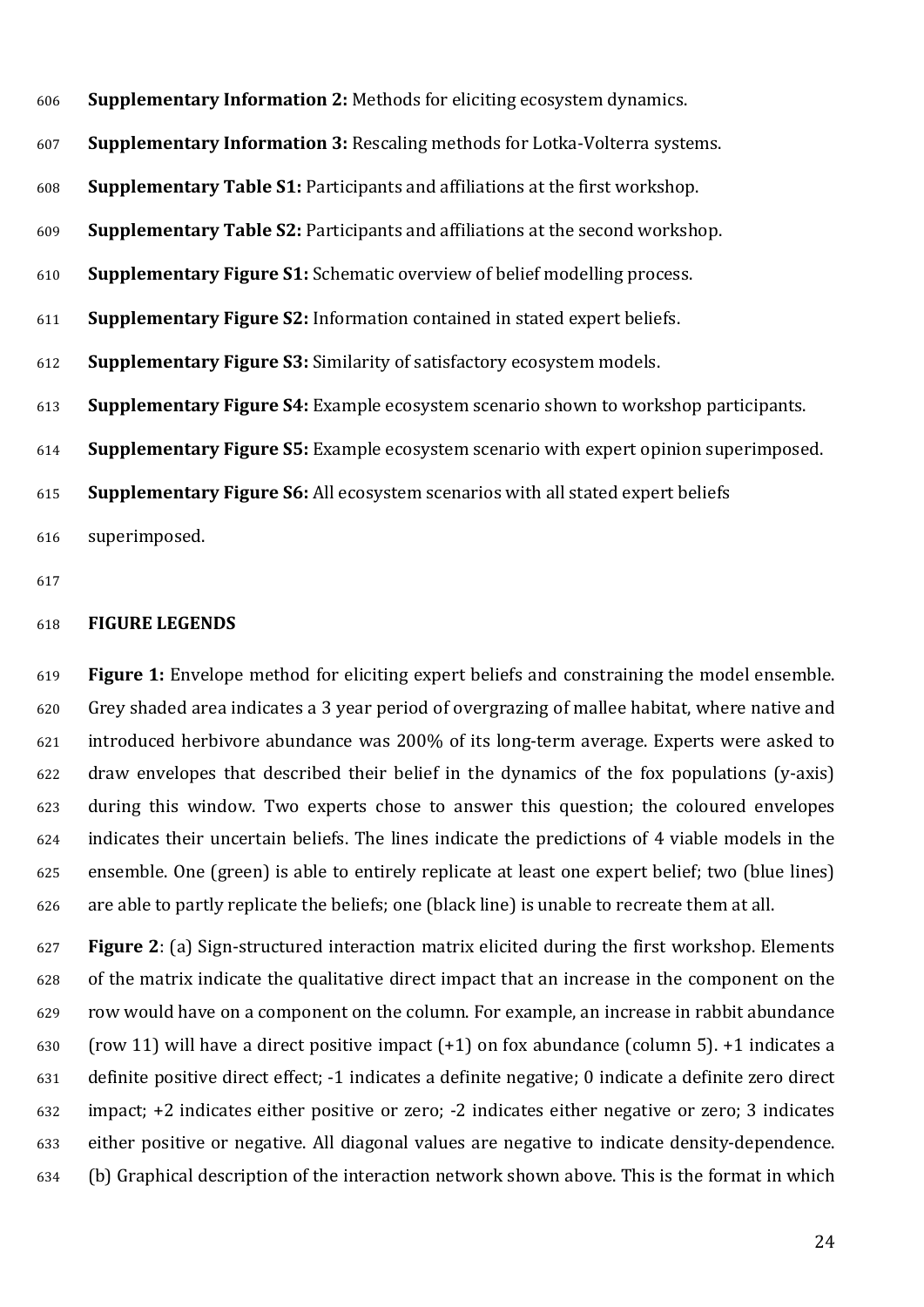information on the structure of the interaction network was elicited from experts. Arrows indicate direct interactions with the sign indicated at the mid-point of each arrow.

 **Figure 3.** Change in malleefowl abundance predicted by the unconstrained model ensemble ("unc": grey lines, with grey region enclosing 95% of the ensemble predictions) and expert belief-constrained ensemble ("con": blue lines and 95% region), following a perturbation made to another ecosystem component (black line). (a) Malleefowl abundance changes during a 25% increase in dingo abundance over 5 years. (b) Malleefowl abundance changes during a 25% increase in cat abundance over 5 years. (c) Malleefowl abundance changes during increased malleefowl immigration equal to 10% of the equilibrium population annually.

 **Figure 4**: Predictions of the model ensemble when management interventions of reasonable intensity are applied to the 6 main threats in the malleefowl National Recovery Plan. Upper 6 plots show the relative change in malleefowl populations through time when each action is taken (shown in title), for a random sample of 200 models from the constrained ensemble. The lower plot synopsises the relative change of malleefowl population after 5 years (95% confidence intervals of final populations, with the mean shown by a circle).

 **Supplementary Figure S1**: Schematic overview of how Ensemble Ecosystem Modelling (EEM) can be used to translate stated expert beliefs into revealed beliefs. The left-hand column describes the steps taken, the right hand column indicates where the information from each step is sourced from, the central column provides a diagrammatic flow-chart of the process.

 Step 1 is to elicit a **qualitative ecosystem interaction network** from experts, which lists important ecosystem components and their direct cause-and-effect relationships. Step 2 is to transform this qualitative model into a large ensemble of **initial quantitative Lotka-Volterra (LV) models**, indicated by the black squares. Each model comprises a set of equations corresponding to the components of the interaction network, with the parameters chosen at random. Step 3 is to elicit a set of **stated belief envelopes** from experts, which describe their beliefs about how a particular ecosystem component will respond to a perturbation in a different ecosystem component. The degree of uncertainty surrounding this belief is indicated by the width of the envelopes. Step 4 is to use these stated belief envelopes to retain only those models in the ensemble that most closely recreate expert beliefs about system dynamics (green arrows), discarding any models which do not replicate these beliefs (red arrows). The envelopes therefore act as a filter or constraint on the model ensemble. The **remaining quantitative LV models** represent an ensemble of quantitative ecosystem models that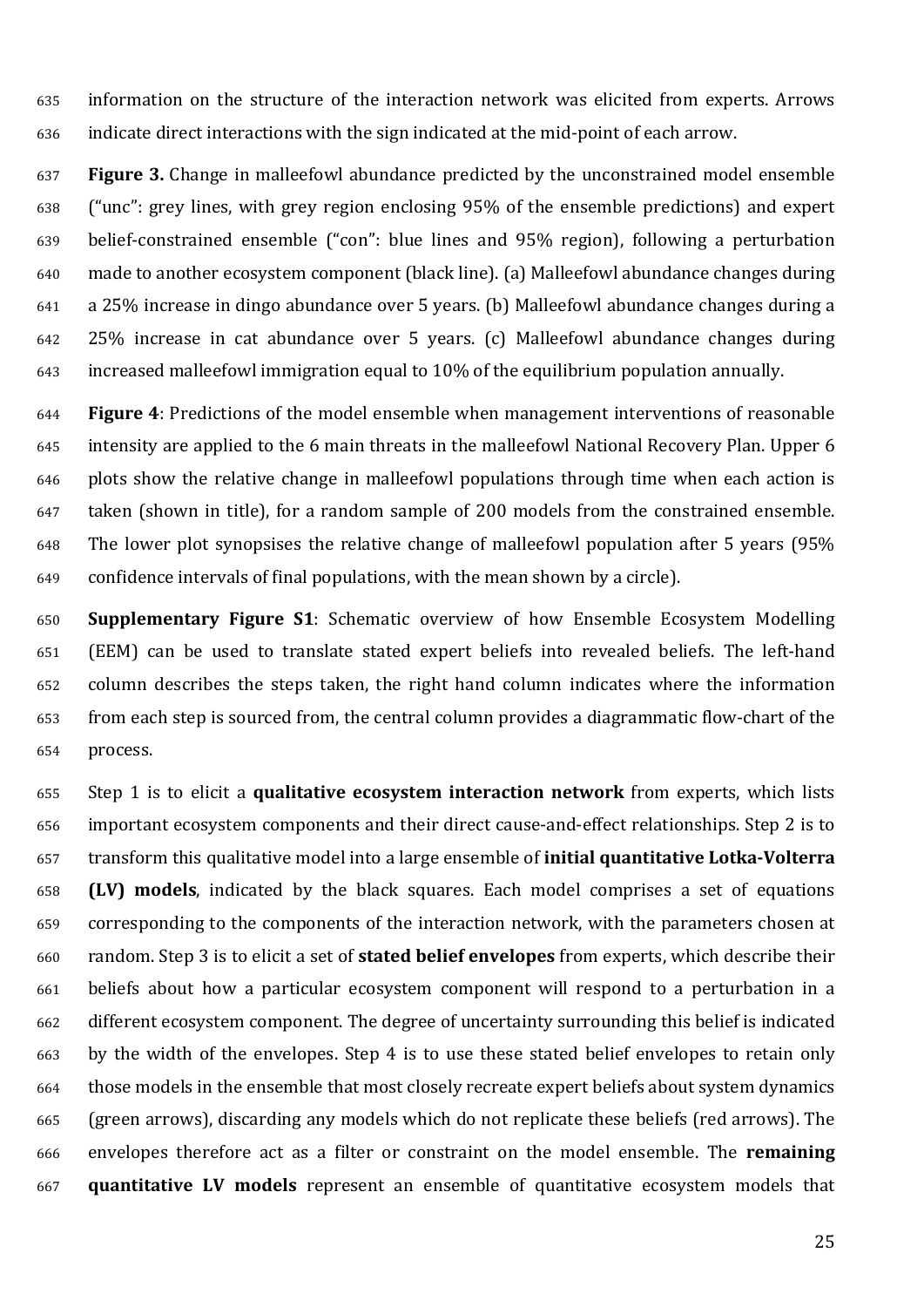concur with both sets of expert beliefs: the interaction structure of the qualitative networks, and the dynamic responses of the different envelopes. Step 5 is to interrogate the remaining ensemble of models, to produce implicit **revealed beliefs** about the ecosystem. These will include its response to perturbations, the relative priority of different management options, and the relative uncertainty surrounding different ecosystem processes and components.

 **Supplementary Figure S2**: Information contained in the stated expert beliefs, expressed by the change in Shannon entropy *H* of the interaction coefficients. To calculate *H*, we collect the 675 values of each coefficient into 20 bins of width 0.05, where  $n_i$  is the number of coefficients 676 between 0.05( $i - 1$ ) and 0.05*i*. We then normalise these bins so that  $p_i = n_i / \sum n_i$ , and use Shannon's definition:

678 
$$
H = -\sum_{i=1}^{\infty} p_i \log_2 p_i.
$$

 The initial information associated with each coefficient (selected from a uniform distribution) 680 is approximately  $H = 4.32$ . Once the expert beliefs are used to constrain the model ensemble, we are left with a subset of coefficient values with a lower or equal entropy. The decrease in entropy reflects the decrease in uncertainty caused by the constraints. Upper panel shows the proportional change in entropy for the distributions of each parameter in the interaction matrix (Figure 2a). A small proportion of coefficients have gained a large amount of information from the constraint process, while the majority have experienced a small improvement. The two lower panels detail two examples from the upper panel. Red bars indicate the original coefficient values in the unconstrained model ensemble (uniformly distributed); grey bars indicate the distribution in the constrained model. In the lower left hand panel (the direct effect of rainfall on fires), the constraints indicate that the coefficient is likely to be closer to one than zero. In the lower right hand panel (the direct effect of dingoes on kangaroo abundance), the model constraints offered little information, and the coefficient distribution remains relatively unchanged.

 **Supplementary Figure S3**: (a–c) Scatter plots of interaction coefficient parameters for three randomly selected pairs of models that satisfy all stated expert beliefs. Blue markers 695 represent the value of interaction parameter (e.g.,  $\alpha_{4.6}$  measures the per-capita / per-capita effect of dingoes on cats) in the two models. Red circles highlight structurally uncertain parameters. Note that the raw parameter correlation will appear artificially high because the signs of the different parameters are generally known. We therefore report the correlation of the absolute value of the parameters. (d) Scatter plot of the correlation results for 500